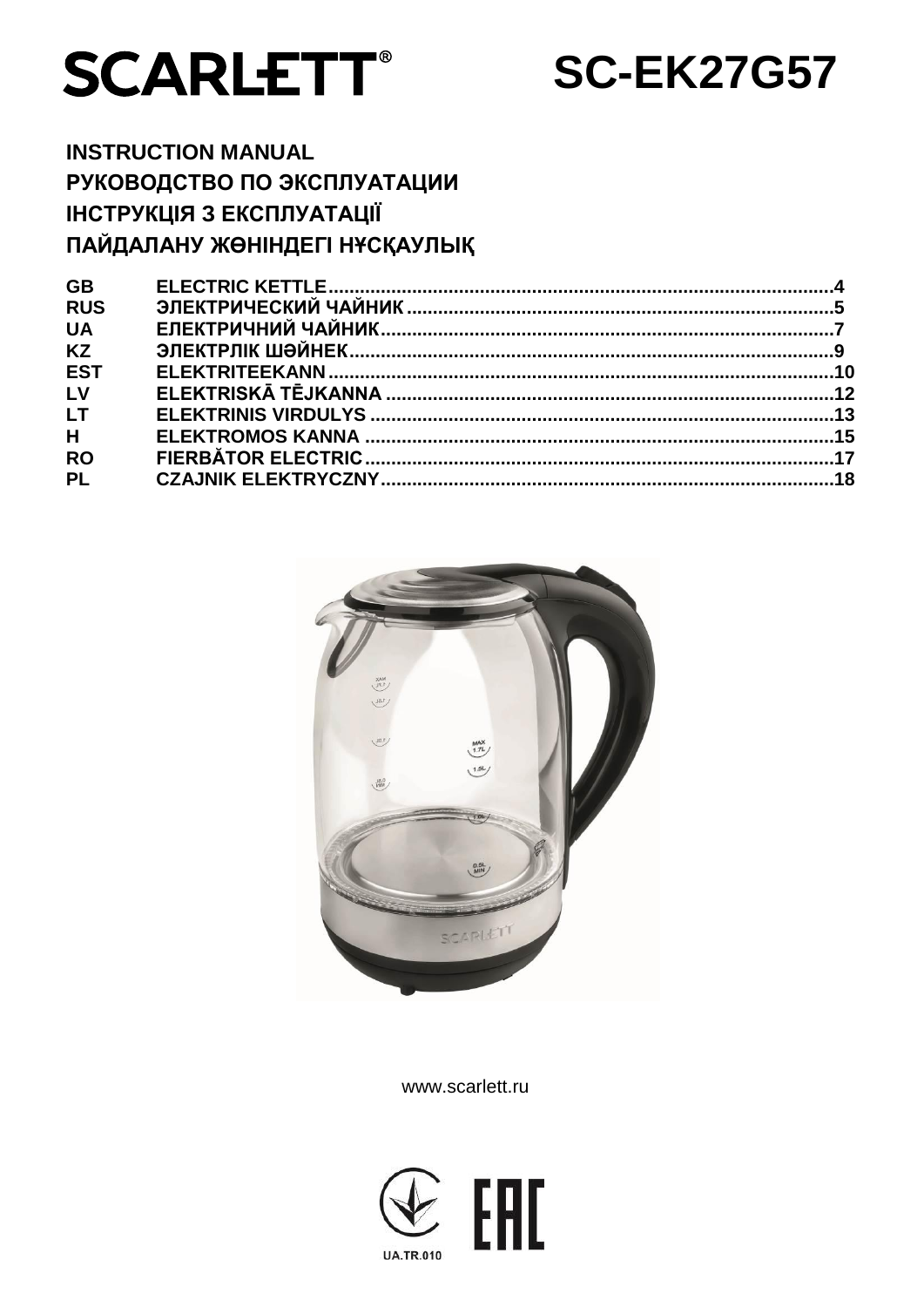- 1. Base unit with cord storage compartment
- 2. Body
- 3. Spout
- 4. Removable filter
- 5. Lid
- 6. Lid release button
- 7. On/Off switch
- 8. Handle
- 9. Two water level indicators

- 1. База живлення з відсіком для заховування шнура
- 2. Корпус
- 3. Носик
- 4. Знiмний фільтр
- 5. Кришка
- 6. Кнопка відкриття кришки
- 7. Перемикач
- 8. Ручка
- 9. Два індикатори рівня води

#### **EST KIRJELDUS LV APRAKSTS**

- 1. Alus juhtmekambriga
- 2. Korpus
- 3. Tila
- 4. Äravõetav filter
- 5. Kaas
- 6. Kaane avamisnupp
- 7. Lüliti
- 8. Käepide
- 9. Kaks veetaseme indikaatorit

#### **LT APRAŠYMAS H LEÍRÁS**

- 1. Šildymo pagrindas su elektros laido saugojimo skyreliu
- 2. Korpusas
- 3. Snapelis
- 4. Nuimamas filtras
- 5. Dangtis
- 6. Dangčio atidarymo mygtukas
- 7. Jungiklis
- 8. Rankena
- 9. Du vandens lygo indikatoriai

- 1. Baza de alimentare cu compartimentul pentru depozitarea cordonului
- 2. Corpul
- 3. Nasul
- 4. Filtru detașabil
- 5. Capac
- 6. Pec pentru deschiderea capacului<br>7. Buton pornire / oprire
- Buton pornire / oprire
- 8. Mâner
- 9. Indicator nivel de apa

#### **GB DESCRIPTION RUS УСТРОЙСТВО ИЗДЕЛИЯ**

- 1. База питания с отсеком для хранения шнура
- 2. Корпус
- 3. Носик
- 4. Съемный фильтр
- 5. Крышка
- 6. Кнопка открытия крышки
- 7. Выключатель 8. Ручка
- 
- 9. Два индикатора уровня воды

#### **UA ОПИС KZ СИПАТТАМА**

- 1. Бау сақтауына арналған бөлікті қоректену базасы
- 2. Тұлға
- 3. Тұмсықша
- 4. Алмалы-салмалы сүзгі
- 5. Қақпақ
- 6. Қақпақ ашу ноқаты
- 7. Ажыратқыш
- 8. Тұтқа
- 9. Су деңгейінің екі көрсеткіші

- 1. Pamatne ar nodalījumu barošanas vada glabāšanai
- 2. Korpuss
- 3. Snīpītis
- 4. Noņemamais filtrs
- 5. Vāciņš
- 6. Vāciņa attaisīšanas poga
- 7. Slēdzis (izslēgt)
- 8. Rokturis
- 9. Divi ūdens līmeņa indikatori

- 1. Áramforrást biztosító elem csatlakozó tárolóval
- 2. Készülékház
- 3. Teafőző szája
- 4. Levehető szűrő
- 5. Fedő
- 6. A fedő nyitógombja
- 7. Főkapcsoló
- 8. Fogantyú
- 9. Két vízszint-indikátor

#### **RO DETALII PRODUS PL BUDOWA WYROBU**

- 1. Baza zasilającą z przedziałem do schowania przewodu zasilającego
- 2. Obudowa
- 3. Dzióbek
- 4. Zdejmowany filtr
- 5. Pokrywa
- 6. Przycisk otwarcia pokrywy
- 7. Wyłącznik
- 8. Uchwyt 9. Dwa wskaźniki poziomu wody

www.scarlett.ru 2 2 SC-EK27G57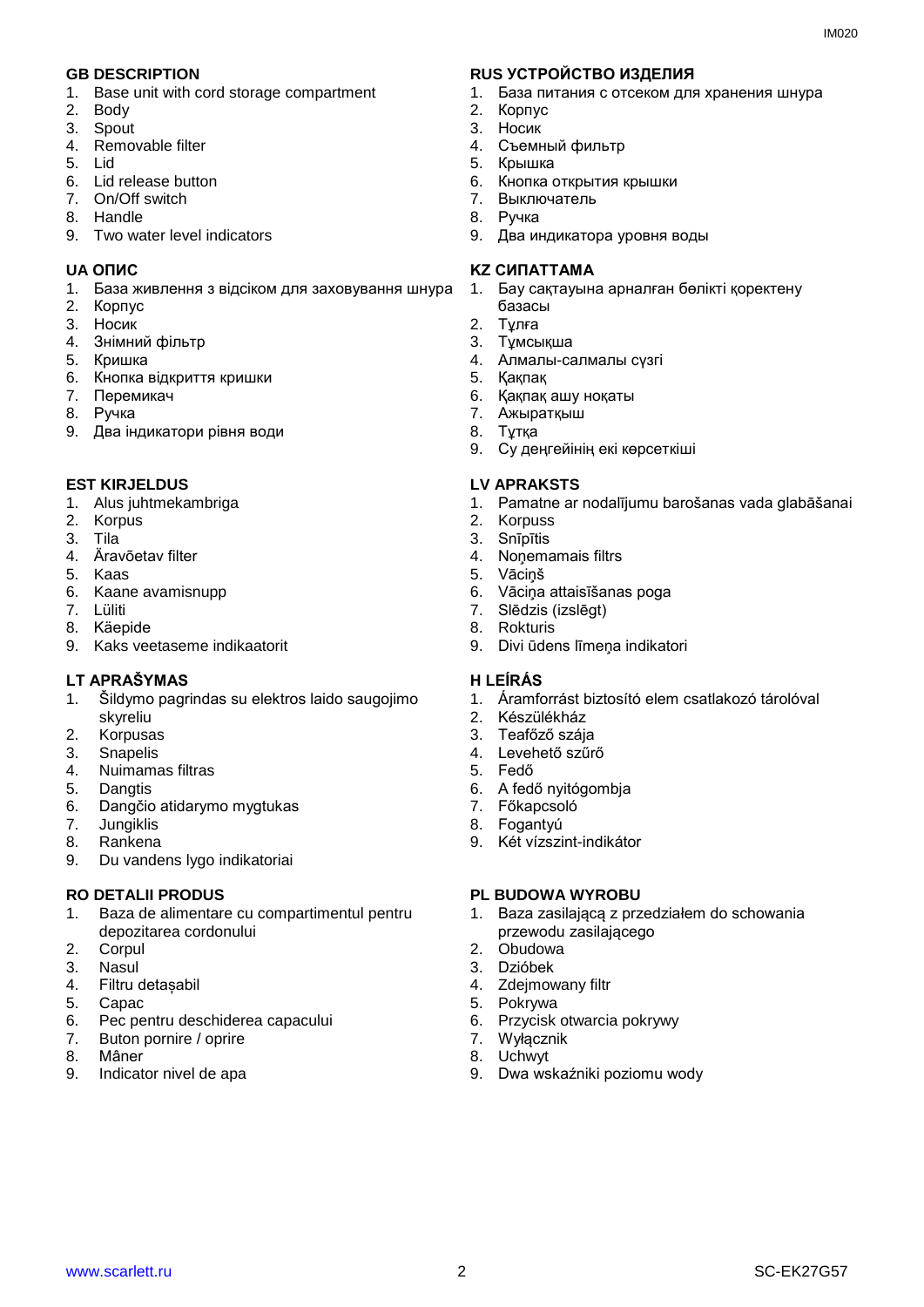| 220-240 V~ 50 Hz<br>1850-2200 W | 1.7L | 1.0 / 1.25 kg | mm<br>245<br>150<br>220 |
|---------------------------------|------|---------------|-------------------------|
|---------------------------------|------|---------------|-------------------------|

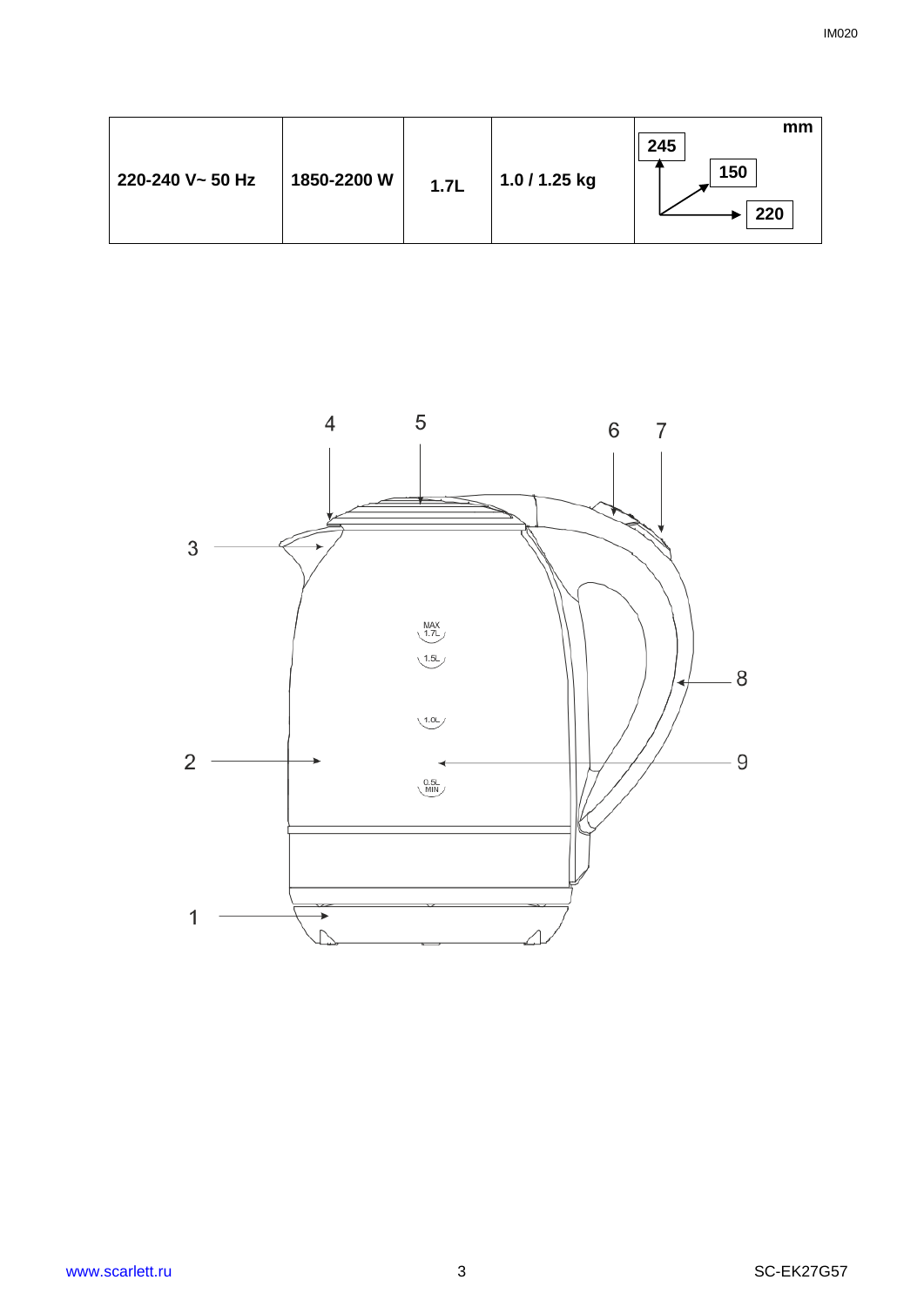# **GB INSTRUCTION MANUAL IMPORTANT SAFEGUARDS**

- Please read these operating instructions carefully before connecting your kettle to the power supply, in order to avoid damage due to incorrect use.
- Before switching on the appliance for the first time please check if the technical specifications indicated on the unit correspond to the mains parameters.
- Incorrect operation and improper handling can lead to malfunction of the appliance and injuries to the user.
- The appliance is intended for use only in domestic aims. The unit is not intended for industrial and commercial use, and also for use in:
- kitchen area for the stuff of shops, offices and the other industrial places
- $-$  farm houses
- hotels, motels, rest homes and other similar places by residents.
- Always unplug the appliance from the power supply when not in use.
- Keep the base unit away from water and protect from splashes.
- Do not immerse the unit, cord or plug in water or other liquids. If it has happened, remove the plug from the wall socket immediately and have the unit checked by an expert before using it again.
- In case of power cord is damaged, its replacement should be done by the manufacture or service department or the other high-skill person to avoid any danger.
- Ensure that the cord does not hang over sharp edges and keep it away from hot surfaces.
- To disconnect the appliance from the power supply pull it out by the plug only, not by the cord.
- Place the appliance on a dry stable surface, away from sources of heat (e.g. hotplates); do not place it under curtains and shelves.
- Do not leave the appliance unattended when in use.
- The appliance is not intended for use for [physically, sensory or mental disabled](https://www.multitran.ru/c/m.exe?t=5841801_1_2&s1=%F7%E5%EB%EE%E2%E5%EA%20%F1%20%EE%E3%F0%E0%ED%E8%F7%E5%ED%ED%FB%EC%E8%20%E2%EE%E7%EC%EE%E6%ED%EE%F1%F2%FF%EC%E8) person (including children) or for person with lack of life experience or knowledge, if only they are under supervision or have been instructed about the use of the unit by responsible person.
- Children must be under control in order not to be allowed to play with the appliance.
- Use the kettle only with the base unit supplied, and do not use the base unit for any other purposes.
- Never take the kettle from its base while in operation. Switch the appliance off first.
- Electric kettle with button in turn-on position is forbidden to put on the base.
- ATTENTION: Do not open the lid while water is boiling.
- ATTENTION: During the operation, the appliance heats up. Be careful! Do not touch the body of the unit while it is working. To avoid skin burns with hot steam, do not bend over the unit during opening the lid.Close the lid properly before switching on. Otherwise, the appliance will not switch off automatically and the hot water may overflow.
- The kettle is for heating water only, not for any other purposes and liquids.
- Do not attempt to repair, adjust or replace parts in the appliance. Repair the malfunctioning appliance in the nearest service center.
- If the product has been exposed to temperatures below 0ºC for some time it should be kept at room temperature for at least 2 hours before turning it on
- The manufacturer reserves the right to introduce minor changes into the product design without prior notice, unless such changes influence significantly the product safety, performance, and functions.
- Manufacturing date is indicated on the unit and/or on packing as well as in accompanying documents in the following format XX.XXXX where first two figures XX is the month of production, and following four figures XXXX is the year of production.

# **BEFORE USING FOR THE FIRST TIME**

- Kettle is suitable for boiling water.
- To remove the foreign smell from the new unit before the first use boil the water with added juice of 1-3 lemons or a pack of citric acid.
- Leave the fluid in the unit for 12 hours, then boil again.
- Pour the solution out and rinse the kettle inside carefully avoiding fall water on the electric contacts.
- Repeat the procedure if necessary.

# **INSTRUCTION FOR USE**

# FILLING

- Remove the kettle from the base unit.
- You can fill the kettle with water via the spout or neck with opened lid.
- Do not fill the kettle with less than 0.5 l of water (less than "MIN" mark) to prevent it from operating dry and more than 1.7 l (up to "MAX" mark) to avoid overfilling and water spilling out during the boiling. SWITCHING ON
- After filling with water, place the kettle on the base unit.
- Connect the plug to the power supply and push On/Off switch. The appliance will turn on and indicator will light.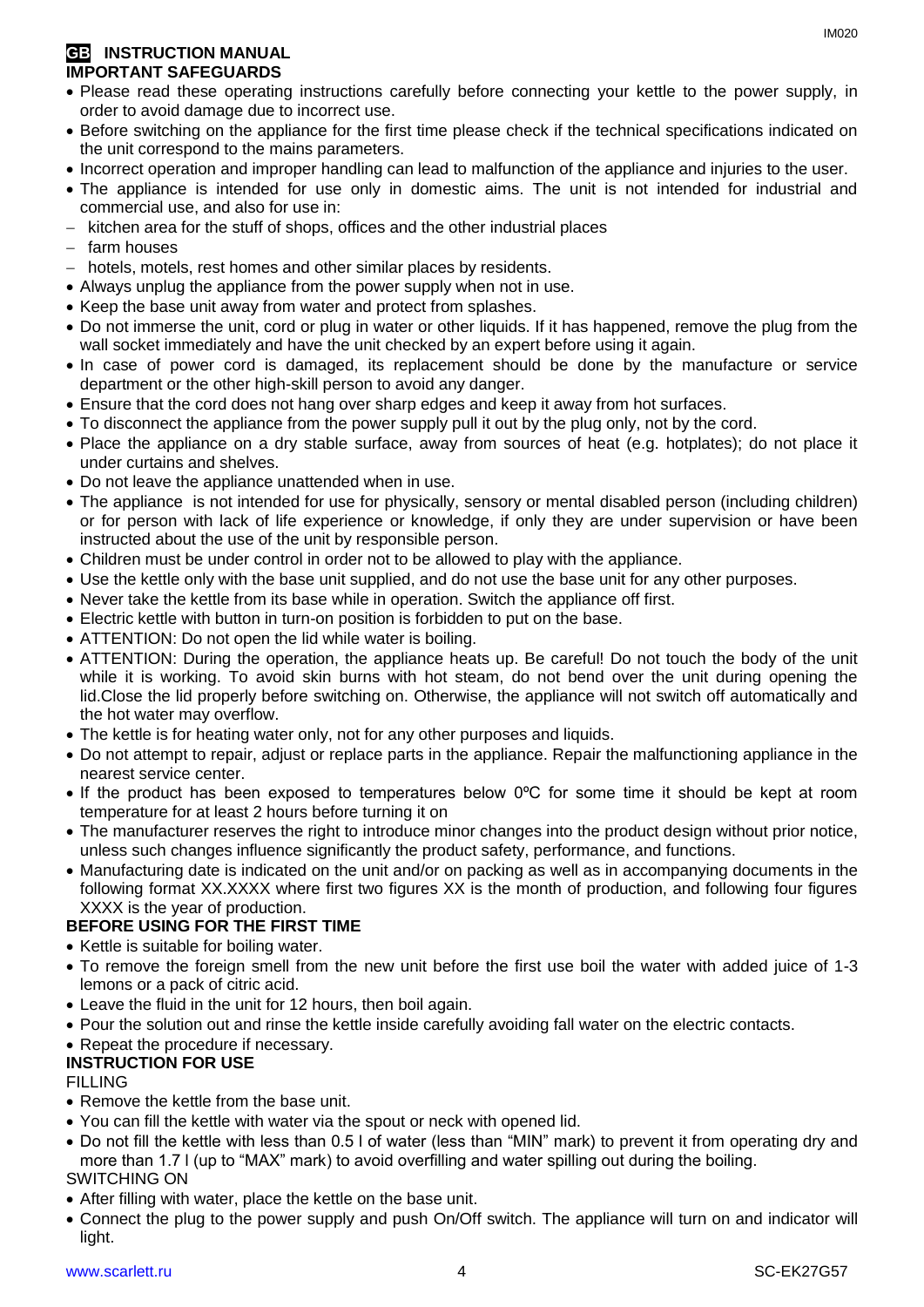#### SWITCHING OFF

- When water begins to boil, the kettle will switch off automatically and indicator light will go off.
- *NOTE:* This appliance has a safety system, which automatically switches heating element off if the appliance inadvertently has been switched on when empty, or if it operates dry. In this case let the appliance cool down 10 minutes before filling with water again.

# SWITCHING ON AGAIN

• If the kettle has been switched off automatically, it can be switched on again after cooling for 15-20 seconds.

# **CARE AND CLEANING**

- Open the lid and pour out the water through the orifice.
- Always remove the plug from the socket and let the appliance cool down completely.
- Clean the outside of the kettle and the base unit with a soft damp cloth, then wipe with a dry cloth. Do not use any abrasive materials.
- Remove scale regularly, using special descaling agents, available at the market, following given instructions.

# **STORAGE**

- Switch off and unplug the appliance; let it entirely cool.
- Complete all requirements of Chapter CLEANING AND CARE.
- The cord can be wrapped around the base area for storage.
- Keep the appliance in a dry cool place.



The symbol on the unit, packing materials and/or documentations means used electrical and electronic units and battery's should not be toss in the garbage with ordinary household garbage. These units should be pass to special receiving point.

For additional information about actual system of the garbage collection address to the local authority.

Valid utilization will help to save valuable resources and avoid negative work on the public health and environment which happens with incorrect using garbage.

#### **RUS РУКОВОДСТВО ПО ЭКСПЛУАТАЦИИ МЕРЫ БЕЗОПАСНОСТИ**

- Внимательно прочитайте данную инструкцию перед эксплуатацией прибора во избежание поломок при использовании.
- Перед первоначальным включением проверьте, соответствуют ли технические характеристики, указанные на изделии, параметрам электросети.
- Неправильное обращение может привести к поломке изделия, нанести материальный ущерб и причинить вред здоровью пользователя.
- Прибор предназначен для использования только в бытовых целях согласно данному Руководству по эксплуатации. Прибор не предназначен для промышленного и коммерческого применения, а также для использования:
- в кухонных зонах для персонала в магазинах, офисах и прочих производственных помещениях;
- в фермерских домах;
- клиентами в гостиницах, мотелях, пансионатах и других похожих мест проживания.
- Если устройство не используется, всегда отключайте его от электросети.
- Не допускайте попадания воды на базу питания.
- Не погружайте прибор, базу питания и шнур питания в воду или другие жидкости. Если это случилось, немедленно отключите устройство от электросети и, прежде чем пользоваться им дальше, проверьте работоспособность и безопасность прибора у квалифицированных специалистов.
- При повреждении шнура питания его замену, во избежание опасности, должны производить изготовитель, сервисная служба или подобный квалифицированный персонал.
- Следите за тем, чтобы шнур питания не касался острых кромок и горячих поверхностей.
- При отключении прибора от электросети, беритесь за вилку, а не тяните за шнур.
- Устройство должно устойчиво стоять на сухой ровной поверхности. Не ставьте прибор на горячие поверхности, а также вблизи источников тепла (например, электрических плит), занавесок и под навесными полками.
- Никогда не оставляйте включенный прибор без присмотра.
- Прибор не предназначен для использования лицами (включая детей) с пониженными физическими, сенсорными или умственными способностями или при отсутствии у них жизненного опыта или знаний, если они не находятся под присмотром или не проинструктированы об использовании прибора лицом, ответственным за их безопасность.
- Дети должны находиться под присмотром для недопущения игр с прибором.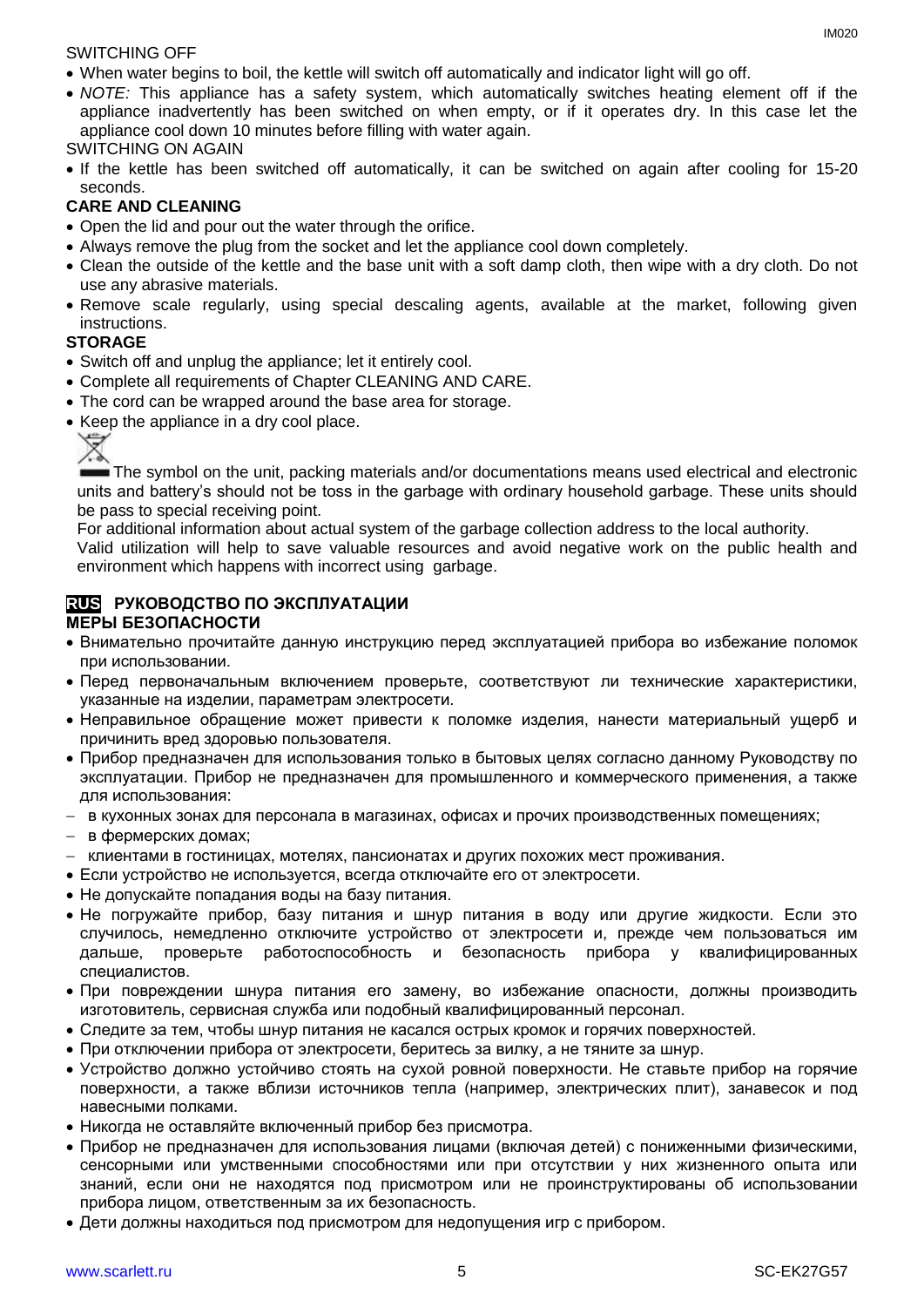- Используйте изделие только с базой питания из комплекта. Запрещается использовать её для других целей.
- Нельзя снимать чайник с базы питания во время работы, сначала отключите его.
- Чайник с включенной кнопкой нельзя ставить на базу.
- ВНИМАНИЕ: Не открывайте крышку, пока вода кипит.
- ВНИМАНИЕ: Во время работы прибор нагревается. Будьте осторожны! Не касайтесь руками корпуса прибора во время его работы. Во избежание ожога горячим паром не наклоняйтесь над устройством при открывании крышки.
- Перед включением убедитесь, что крышка плотно закрыта, иначе не сработает система автоматического отключения при закипании и вода может выплеснуться.
- Устройство предназначено только для нагрева воды. Запрещается использование в других целях это может привести к поломке изделия.
- Не пытайтесь самостоятельно ремонтировать прибор или заменять какие-либо детали. При обнаружении неполадок обращайтесь в ближайший Сервисный центр.
- Если изделие некоторое время находилось при температуре ниже 0°С, перед включением его следует выдержать в комнатных условиях не менее 2 часов.
- Производитель оставляет за собой право без дополнительного уведомления вносить незначительные изменения в конструкцию изделия, кардинально не влияющие на его безопасность, работоспособность и функциональность.
- Дата производства указана на изделии и/или на упаковке, а также в сопроводительной документации, в формате XX.XXXX, где первые две цифры «XX» – это месяц производства, следующие четыре цифры «XXXX» – это год производства.

# **ПОДГОТОВКА**

- Чайник предназначен для кипячения воды.
- Для устранения посторонних запахов из нового прибора перед первоначальным использованием вскипятите воду в чайнике, добавив в нее сок 1-3 лимонов или пакетик лимонной кислоты.
- Оставьте раствор на 12 часов, затем снова прокипятите.
- Слейте раствор и аккуратно сполосните чайник изнутри, не допуская попадания воды на электрические контакты.
- При необходимости повторите процедуру.

# **РАБОТА**

ЗАЛИВ ВОДЫ

- Снимите чайник с базы питания.
- Вы можете наполнить его через носик или горловину, открыв крышку.
- Во избежание перегрева чайника не рекомендуется наливать меньше 0.5 л воды (ниже отметки "MIN"). Не наливайте больше 1.7л воды (выше отметки "MAX"), иначе она может выплеснуться через носик при кипении.

# **ВКЛЮЧЕНИЕ**

- Установите наполненный водой чайник на базу питания.
- Подключите шнур питания к электросети и включите чайник, при этом загорится световой индикатор работы.

# ВЫКЛЮЧЕНИЕ

- При закипании воды чайник отключится автоматически и световой индикатор погаснет.
- *ВНИМАНИЕ:* Ваш чайник оснащён системой защиты от перегрева. Если в чайнике нет или мало воды, он автоматически отключится. Если это произошло, необходимо подождать не менее 10 минут, чтобы чайник остыл, после чего можно заливать воду.

# ПОВТОРНОЕ ВКЛЮЧЕНИЕ

 Если чайник только что закипел и автоматически отключился, а Вам нужно снова подогреть воду, подождите 15-20 секунд перед повторным включением.

# **ОЧИСТКА И УХОД**

- Слейте всю воду через горловину, открыв крышку.
- Перед очисткой всегда отключайте устройство от электросети и давайте ему полностью остыть (нагревательный элемент некоторое время после использования остается горячим).
- Ни в коем случае не мойте чайник и базу питания проточной водой. Протрите снаружи корпус и базу сначала влажной мягкой тканью, а затем – насухо. Не применяйте абразивные чистящие средства, металлические мочалки и щётки, а также органические растворители.
- Регулярно очищайте изделие от накипи специальными средствами, которые можно приобрести в торговой сети. Применяя чистящие средства, следуйте указаниям на их упаковке.

# **ХРАНЕНИЕ**

- Перед хранением убедитесь, что прибор отключен от электросети и полностью остыл.
- Выполните все требования раздела ОЧИСТКА И УХОД.
- Смотайте шнур питания.
- Храните прибор в сухом прохладном месте.

www.scarlett.ru 6 SC-EK27G57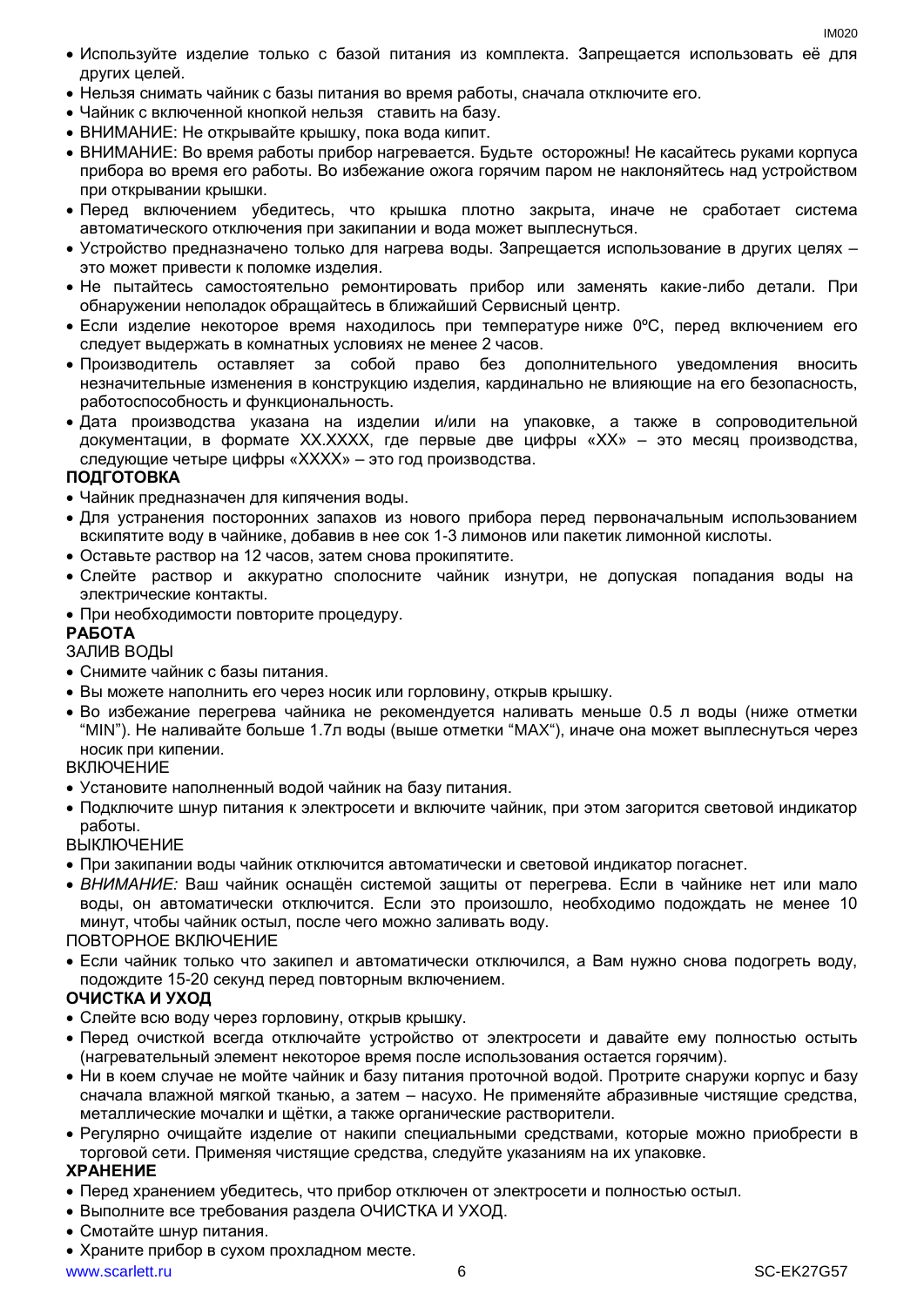

Данный символ на изделии, упаковке и/или сопроводительной документации означает, что использованные электрические и электронные изделия и батарейки не должны выбрасываться вместе с обычными бытовыми отходами. Их следует сдавать в специализированные пункты приема. Для получения дополнительной информации о существующих системах сбора отходов обратитесь к местным органам власти.

Правильная утилизация поможет сберечь ценные ресурсы и предотвратить возможное негативное влияние на здоровье людей и состояние окружающей среды, которое может возникнуть в результате неправильного обращения с отходами.

# **UA ІНСТРУКЦІЯ З ЕКСПЛУАТАЦІЇ**

- Шановний покупець! Ми вдячні Вам за придбання продукції торговельної марки SCARLETT та довіру до нашої компанії. SCARLETT гарантує високу якість та надійну роботу своєї продукції за умови дотримання технічних вимог, вказаних в посібнику з експлуатації.
- Термін служби виробу торгової марки SCARLETT у разі експлуатації продукції в межах побутових потреб та дотримання правил користування, наведених в посібнику з експлуатації, складає 2 (два) роки з дня передачі виробу користувачеві. Виробник звертає увагу користувачів, що у разі дотримання цих умов, термін служби виробу може значно перевищити вказаний виробником строк. **МІРИ БЕЗПЕКИ**

#### Уважно прочитайте дану інструкцію перед експлуатацією приладу, щоб запобігти поломок при використанні.

- Перш ніж увімкнути прилад, перевірте, чи відповідають технічні характеристики, вказані на виробі, параметрам електромережі.
- Невiрне використання може призвести до поломки виробу, завдати матеріального урону та шкоди здоров'ю користувача.
- Прилад призначений для використання тільки в побутових цілях. Прилад не призначений для промислового та комерційного застосування, а також для використання:
- у кухонних зонах для персоналу в магазинах, офісах та інших виробничих приміщеннях;
- у фермерських будинках;
- клієнтами у готелях, мотелях, пансіонатах та інших схожих місцях проживання.
- Якщо прилад не використовується, завжди відключайте його з мережі.
- Не дозволяйте, щоб вода попадала на базу живлення.
- Не занурюйте прилад та шнур живлення у воду чи інші рідини. Якщо це відбулося, негайно відключите прилад з мережі та, перед тим, як користуватися їм далі, перевірте працездатність та безпеку приладу у кваліфікованих фахівців.
- У разі пошкодження кабелю живлення, його заміну, з метою запобігання небезпеці, повинен виконувати виробник або уповноважений їм сервісний центр, або аналогічний кваліфікований персонал.
- Стежте за тим, щоб шнур живлення не торкався гострих крайок чи гарячих поверхонь.
- Пiд час відключення приладу з мережі тримайтеся рукою за вилку, не тягніть за шнур.
- Пристрій має стійко стояти на сухій рiвній поверхні. Не ставте прилад на гарячі поверхні, а також поблизу джерел тепла (наприклад, електричних плит), занавісок й під навісними полками.
- Ніколи не залишайте ввімкнений прилад без нагляду.
- Прилад не призначений для використання особами (у тому числі дітей) зі зниженими фізичними, сенсорними чи розумовими здібностями або за відсутності в них життєвого досвіду чи знань, якщо вони не знаходяться під наглядом чи не проінструктовані про використання приладу особою, що відповідає за їхню безпеку.
- Діти повинні знаходитись під наглядом задля недопущення ігор з приладом.
- Використовуйте прилад тільки з базою живлення з комплекту. Заборонено використовувати його для iнших мет.
- Не можна знімати чайник з бази живлення пiд час роботи, спочатку вимкніть його.
- Чайник з увімкненою кнопкою класти на базу не можна
- УВАГА: Не відкривайте кришку, поки вода закипить.
- УВАГА: Під час роботи прилад нагрівається. Будьте обережні! Не торкайтеся руками корпуса приладу під час його роботи. З метою запобігання опікам гарячою парою не нахиляйтеся над пристроєм під час відчинення кришк
- Перед вмиканням переконайтеся, що кришка щільно зачинена, інакше не спрацюе система автоматичного вимикання пiд час закипання та вода може виплюхнутися.
- Прилад призначений тільки для нагріву води. Заборонено використовувати його з іншою метою це може призвести до псування приладу.
- Не намагайтеся самостійно ремонтувати прилад або замінювати які-небудь деталі. При виявленні неполадок звертайтеся в найближчий Сервісний центр.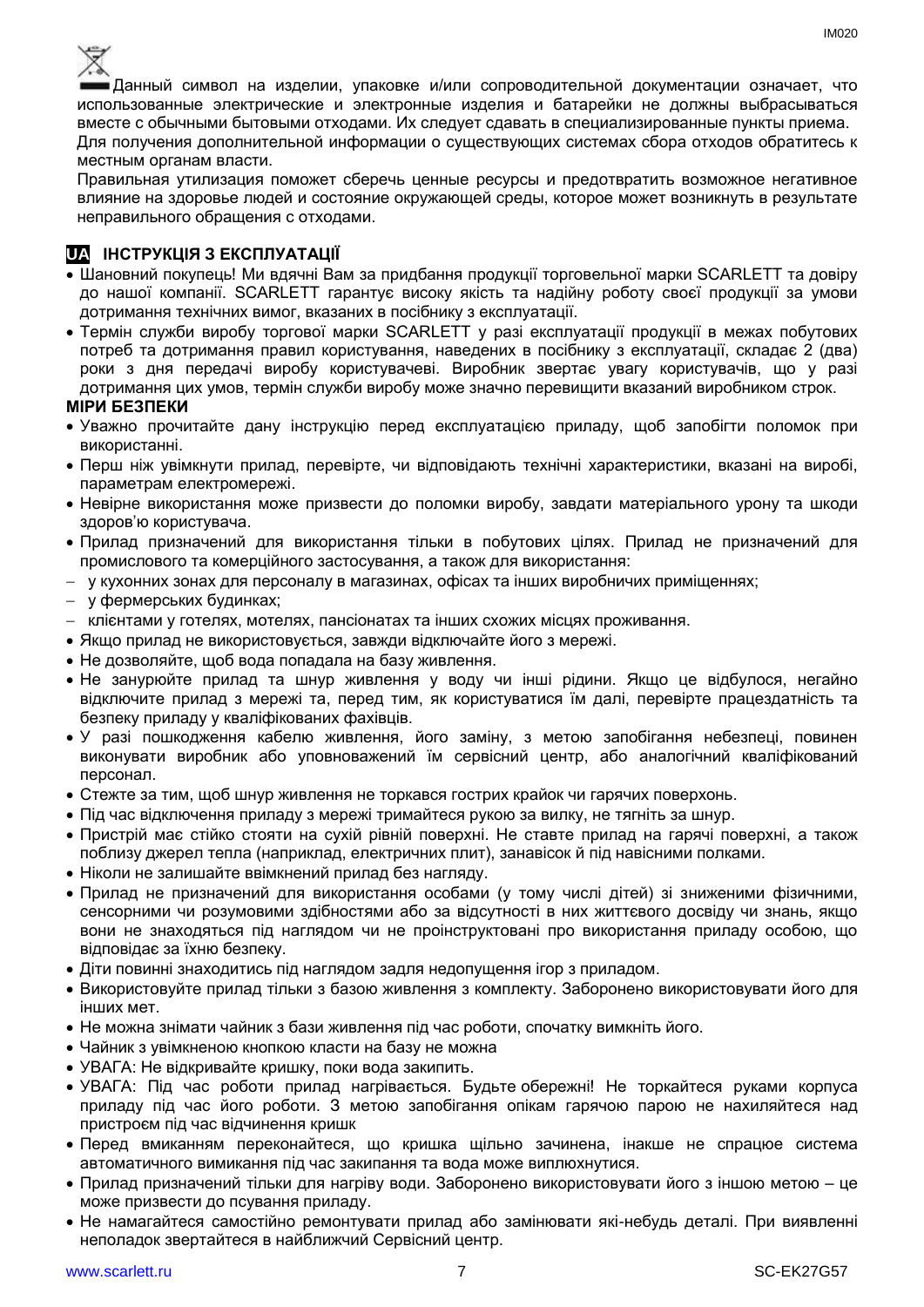- Якщо виріб деякий час знаходився при температурі нижче 0ºC, перед увімкненням його слід витримати у кімнаті не менше 2 годин.
- Виробник залишає за собою право без додаткового повідомлення вносити незначні зміни до конструкції виробу, що кардинально не впливають на його безпеку, працездатність та функціональність.
- Обладнання відповідає вимогам Технічного регламенту обмеження використання деяких небезпечних речовин в електричному та електронному обладнанні.
- Дата виробництва вказана на виробі та/або на пакування, а також у супроводжуючій документації у форматі XX.XXXX, де перші дві цифри «XX» – це місяць виробництва, наступні чотири цифри «XXXX» – це рік виробництва.

#### **ПІДГОТОВКА**

- Чайник призначений для кип'ятіння води.
- Задля усунення сторонніх запахів з нового приладу перед початковим використанням закип'ятіть воду в чайнику, додавши в неї сік 1-3 лимонів або пакетик лимонної кислоти.
- Залиште розчин на 12 годин, потім знову прокип'ятіть.
- Злийте розчин й акуратно сполосніть чайник зсередини, не допускаючи потрапляння води на електричні контакти
- За необхідності повторіть процедуру.

#### **ЕКСПЛУАТАЦІЯ**

#### ЗАЛИВАННЯ ВОДИ

- Зніміть чайник з бази живлення.
- Можна наповняти його через носик чи горловину, відкривши кришку.
- Щоб запобігти перегріву чайника, не слiд наливати менше ніж 0.5 л води (нижче мітки "MIN"). Не наливайте більше ніж 1.7 л води (вище мітки "MAX"), інакше вона може виплюхнутися через носик пiд час кипіння.

#### ВМИКАННЯ

- Установіть наповнений водою чайник на базу живлення.
- Підключите шнур живлення до мережі та ввімкнить чайник, при цьому засвітиться світловий індикатор роботи.

#### ВИМИКАННЯ

- Після закипання води чайник вимкнеться автоматично та світловий індикатор згасне.
- *УВАГА:* Ваш чайник обладнаний системою захисту вид перегріву. Якщо у чайнику немає чи мало води, він автоматично вимкнеться. Якщо це відбулося, необхідно почекати не менше ніж 10 хвилин, щоб чайник охолонув, після чого можна заливати воду.

#### ПОВТОРНЕ ВМИКАННЯ

 Якщо чайник тільки-но закипів та автоматично вимкнувся, а Вам потрібно знову підігріти воду, почекайте 15-20 секунд перед повторним вмиканням.

#### **ОЧИЩЕННЯ ТА ДОГЛЯД**

- Злийте всю воду через горловину, відкривши кришку.
- Ні в якому разі не мийте чайник та базу живлення під струмом води. Протріть зовні корпус та базу спочатку вологою м'якою тканиною, а потім – насухо. Не вживайте абразивних чистячих засобів, металевих мочалок та щіток, а також органічних розчинників.
- Регулярно очищайте прилад від накипу спеціальними засобами, що можна придбати у торговельній сітці. Вживаючи чистячі засоби, дотримуйтеся инструкції на їх упаковці.

#### **ЗБЕРЕЖЕННЯ**

- Перед зберіганням переконайтеся, що прилад відключений від електромережі і повністю охолов.
- Виконайте усі вимоги розділу ОЧИЩЕННЯ ТА ДОГЛЯД.
- Змотайте шнур живлення.
- Зберігайте прилад у сухому прохолодному місці.



Цей символ на виробі, упаковці та/або в супровідній документації означає, що електричні та електронні вироби, а також батарейки, що були використані, не повинні викидатися разом із звичайними побутовими відходами. Їх потрібно здавати до спеціалізованих пунктів прийому.

Для отримання додаткової інформації щодо існуючих систем збору відходів зверніться до місцевих органів влади.

Належна утилізація допоможе зберегти цінні ресурси та запобігти можливому негативному впливу на здоров'я людей і стан навколишнього середовища, який може виникнути в результаті неправильного поводження з відходами.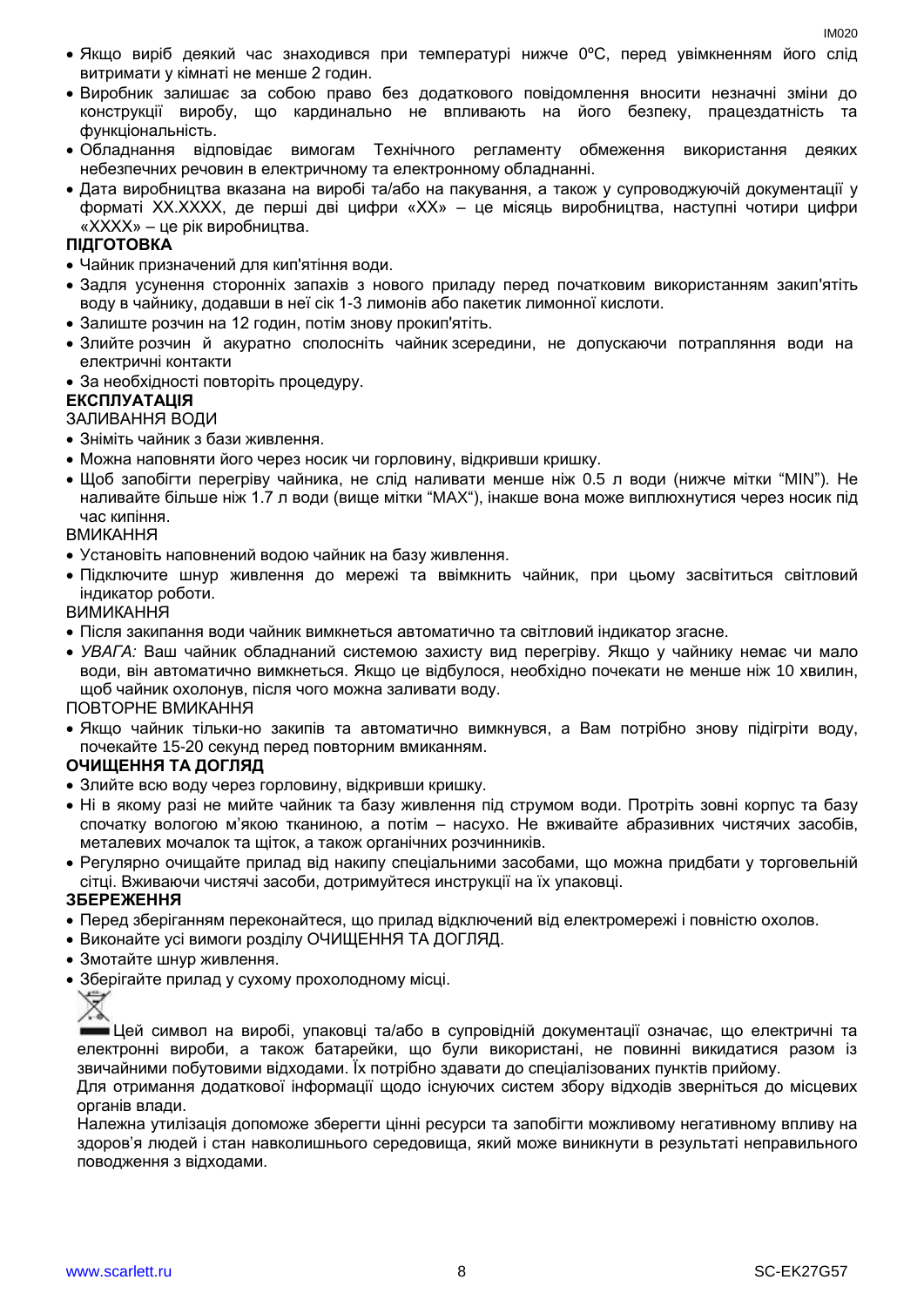# **KZ ПАЙДАЛАНУ ЖӨНІНДЕГІ НҰСҚАУЛЫҚ**

- Құрметті сатып алушы! SCARLETT сауда таңбасының өнімін сатып алғаныңыз үшін және біздің компанияға сенім артқаныңыз үшін Сізге алғыс айтамыз. Іске пайдалану нұсқаулығында суреттелген техникалық талаптар орындалған жағдайда, SCARLETT компаниясы өзінің өнімдерінің жоғары сапасы мен сенімді жұмысына кепілдік береді.
- SCARLETT сауда таңбасының бұйымын тұрмыстық мұқтаждар шеңберінде пайдаланған және іске пайдалану нұсқаулығында келтірілген пайдалану ережелерін ұстанған кезде, бұйымның қызмет мерзімі бұйым тұтынушыға табыс етілген күннен бастап 2 (екі) жылды құрайды. Аталған шарттар орындалған жағдайда, бұйымның қызмет мерзімі өндіруші көрсеткен мерзімнен айтарлықтай асуы мүмкін екеніне өндіруші тұтынушылардың назарын аударады.

# **ҚАУІПСІЗДІК ШАРАЛАРЫ**

- Пайдалану кезінде бұзылмауы үшін құралды қолданудың алдында осы нұсқауды ықыласпен оқып шығыңыз.
- Алғаш рет іске қосар алдында бұйымда көрсетілген техникалық сипаттамалардың электр желісінің параметрлеріне сәйкес келетін-келмейтінін тексеріңіз.
- Дұрыссыз қолдау бұйымның бұзылуына әкеліп соғуы, заттай зиян іп келтіріп және пайдаланушының денсаулығына зиян тигізуі мүмкін.
- Аспап тек тұрмыстық мақсаттарда ғана пайдалануға арналған. Аспап өнеркәсіптік және сауда-саттық мақсатында қолдануға, сондай-ақ мына жерлерде пайдалануға арналмаған:
- дүкендердегі, кеңселердегі және басқа да өнеркәсіптік үй-жайлардағы қызметкерлерге арналған асүй аймақтарында;
- фермерлердің үйлерінде;
- қонақүйлерде, мотельдерде, пансионаттарда және соларға ұқсас тұрғын жайларда клиенттердің пайдалануына арналмаған.
- Егер құрылғы қолданылмаса, оны электр жүйесінен әрқашан сөндіріп тастаңыз.
- Қоректену негізіне су тигіздірмеңіз.
- Құралды не бауды суға немесе басқа сұйықтықтарға батырмаңыз. Егер бұл жағдай болса, құрылғыны электр жүйесінен дереу сөндіріп тастаңыз және оны әрі қарай пайдаланбастан бұрын, жұмысқа қабілеттілігі мен құралдың қауіпсіздігін білікті мамандарға тексертіңіз.
- Қуат бауы бүлінген жағдайда, қатерден аулақ болу үшін оны ауыстыруды өндіруші, сервистік қызмет немесе соған ұқсас білікті қызметкерлер іске асыруға тиіс.
- Қоректену бауының өткір жиектер және ыстық үстілерге тимеуін қадағалаңыз.
- Құрылғы құрғақ тегіс бетте тұрақты тұруы тиіс. Құралды ыстығы бар бетке, сондай-ақ, ыстық шығару көздеріне (мысалға электрлі плиталар), перделерге жақын және ілінбелі сөрелердің астына қоймаңыз.
- Құралды қоректену жүйесінен сөндіргенде шаңышқыны ұстаңыз, ал қоректену бауынан тартпаңыз.
- Қосылған құралды ешуақытта қараусыз қалдырмаңыз.
- Дене, жүйке не болмаса ақыл-ой кемістігі бар, немесе осы құрылғыны қауіпсіз пайдалану үшін тәжірибесі мен білімі жеткіліксіз адамдардың (соның ішінде балалардың) қауіпсіздігі үшін жауап беретін адам қадағаламаса немесе аспапты пайдалану бойынша нұсқау бермесе, олардың бұл аспапты қолдануына болмайды.
- Балалар аспаппен ойнамауы үшін оларды үнемі қадағалап отыру керек.
- Бұйымды тек қана жинақтағы қоректену базасымен ғана қолданыңыз. Оны басқа мақсаттарға қолдануға тиым салынады.
- Шәйнекті жұмыс уақытына қоректену негізінен түсіруге болмайды, алдымен оны сөндіріп тастаңыз.
- Түймесі қосулы түрған шайнекті тұғырға қоюға болмайды
- ЕСКЕРТУ: Су қайнаған дейін қақпағын ашпаңыз.
- ЕСКЕРТУ: Жұмыс істеп тұрғанда аспап қызып кетеді. Абай болыңыз! Аспап жұмыс істеп тұрған кезде оның корпусын қолмен ұстамаңыз. Ыстық буға күйіп қалмас үшін, қақпағын ашқан кезде аспаптың үстінен еңкеймеңіз.
- Қосудың алдында қақпақтың тығыз жабылғанына көз жеткізіңіз, өйтпейінше қайнаған кезде автоматты сөндіру жүйесі істемейді де су шайқалып төгілуі мүмкін.
- Құрылғы тек қана суды қыздыруға арналған. Басқа мақсаттарға қолдану тиым салынады бұл бұйымның бұзылуына әкеліп соғуы мүмкін.
- Құрылғыны өз бетіңізше жөндеуге талпынбаңыз. Олқылықтар пайда болса жақын арадағы сервис орталығына апарыңыз.
- Егер бұйым біршама уақыт 0ºC-тан төмен температурада тұрса, іске қосар алдында оны кем дегенде 2 сағат бөлме температурасында ұстау керек.
- Өндіруші бұйымның қауіпсіздігіне, жұмыс өнімділігі мен жұмыс мүмкіндіктеріне түбегейлі әсер етпейтін болмашы өзгерістерді оның құрылмасына қосымша ескертпестен енгізу құқығын өзінде қалдырады.

IM020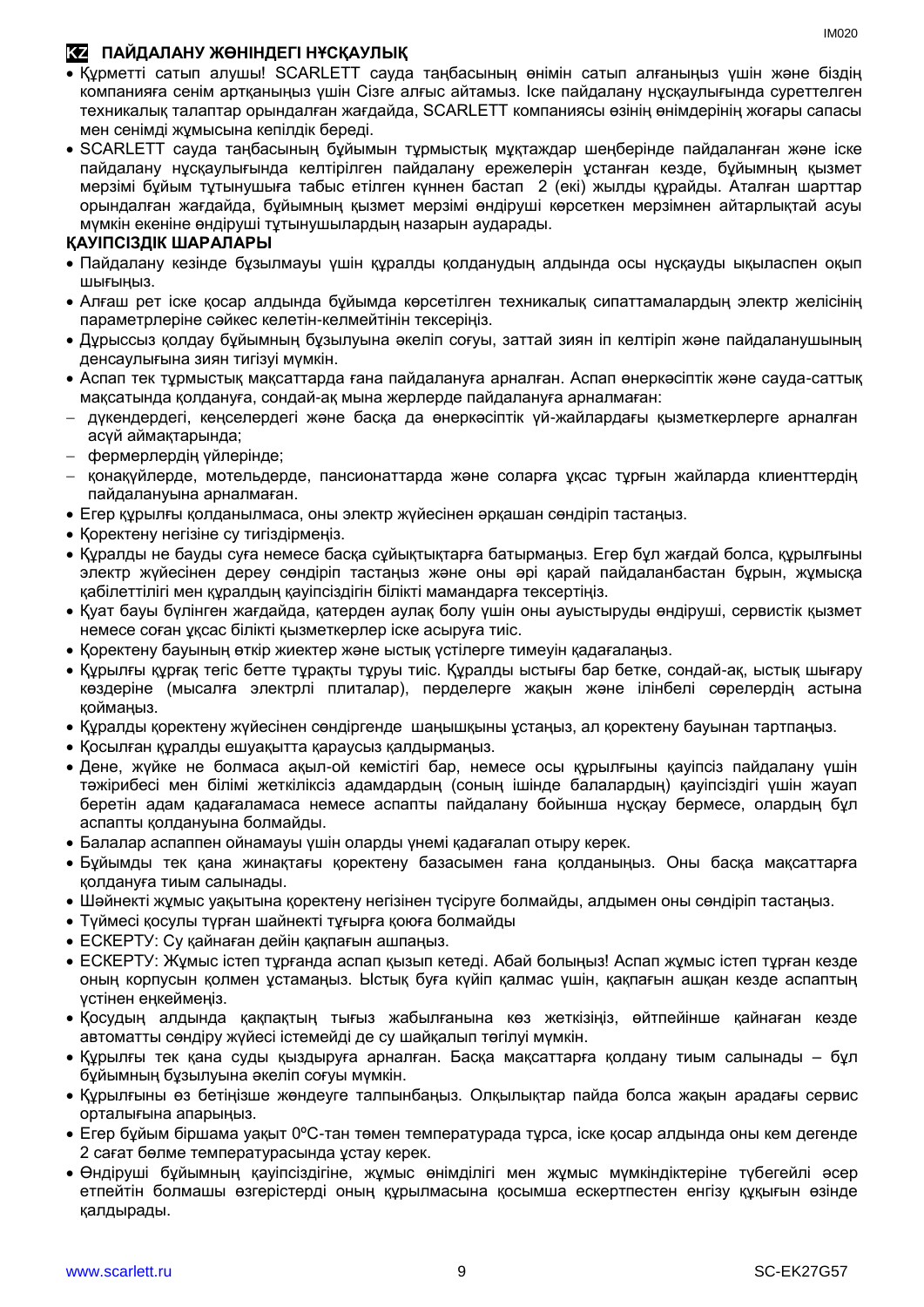Жасап шығарылған күні бұйымда және (немесе) қаптамада, сондай-ақ ілеспе құжаттамада, XX.XXXX пішімінде көрсетілген, мұндағы алғашқы екі сан «XX» – жасап шығарылған айы, келесі төрт сан «XXXX» – жасап шығарылған жылы.

# **ДАЙЫНДАУ**

- Шәйнек арналған суды қайнату.
- Жаңа аспаптағы бөгде иістерден құтылу үшін алғашқы рет қолданар алдында 1-3 лимонның шырынын немесе лимон қышқылының қалташасын құйып шәйнекте суды қайнатыңыз.
- Ерітіндіні 12 сағатқа қалдырыңыз, содан кейін тағы да қайнатыңыз.
- Ерітіндіні төгіңіз де, электр түйіспелеріне су кіруіне жол берместен, шайнектің ішін сумен шайыңыз
- Қажет болған жағдайда рәсімді қайталаңыз.

# **ЖҰМЫС**

СУДЫ ҚҰЮ

- Шәйнекті қоректену тұғырынан түсіріңіз.
- Сіз оны тұмсықша арқылы не қақпақты ашып, қылтаннан толтыра алаcыз.
- Шәйнектің қызып кетпеуі үшін 0.5 литрден ("MIN" белгіден төмен) аз су құюға ұсынылмайды. 1.7 литрден ("MAX" белгіден жоғары) көп су құймаңыз, әйтпесе ол тұмсықша арқылы қайнаған кезде тасып кетуі мүмкін.

ҚОСУ

- Су толтырылған шәйнекті қоректену тұғырына орнатыңыз.
- Қоректену бауын электр жүйесіне тұйықтаңыз да шәйнекті қосыңыз, осымен жұмыстың жарықты индикаторы жанады.

АЖЫРАТУ

- Су қайнағанда шәйнек автоматты өшеді және жарықты индикатор сөніп қалады.
- *НАЗАР:* Сіздің шәйнегіңіз қызып кетуден қорғаныш жүйесімен жабдықталған. Егер шәйнекте су жоқ не аз болса, ол автоматты түрде сөніп қалады. Егер бұл болса, шәйнектің суынуы үшін 10 минуттан кем емес күтке қажет, содан кейін су құюға болады.

ҚАЙТА ҚОСУ

 Егер шәйнек жаңа ғана қайнап және автоматты сөнсе, ал сізге суды қайтадан жылыту қажет болса, қайта қосудың алдында 15-20 секунд кідіріңіз.

# **ТАЗАЛАУ ЖӘНЕ КҮТІМ**

- Қақпағын ашып ұңғысы арқылы барлық суды төгіңіз.
- Ешқандай жағдайда да шәйнекті және қоректену негізін ағын сумен жумаңыз. Тұлға мен негіздің сыртын алдымен жұмсақ дымқыл матамен сүртіңіз, ал содан соң – құрғатып. Қайрақты тазалағыш заттар, металл жөкелер және щөткелерді, сонымен қатар органикалық еріткіштерді қолданбаңыз.
- Бұйымды сауда орнында ие болуға мүмкін арнайы құралдармен қаспақтан ұдайы тазалап тұрыңыз. Тазартушы құралдарды қолдану барысында, олардың орамасындағы нұсқауларға сүйеніңіздер.

# **САҚТАУ**

- Cақтау алдында, құралды желіден ажыратылғанына және толық суық екеніне көз жеткізіңіз.
- ТАЗАЛАУ және КҮТУ бөлімінің талаптарын орындаңыз.
- Қоректену бауын ораңыз.
- Құралды құрғақ салқын орында сақтаңыз.



Өнімдегі, қораптағы және/немесе қосымша құжаттағы осындай белгі қолданылған электрлік және электрондық бұйымдар мен батарейкалар кәдімгі тұрмыстық қалдықтармен бірге шығарылмауы керек дегенді білдіреді. Оларды арнайы қабылдау бөлімшелеріне өткізу қажет.

Қалдықтарды жинау жүйелері туралы қосымша мәліметтер алу үшін жергілікті басқару органдарына хабарласыңыз.

Қалдықтарды дұрыс кәдеге жарату бағалы ресурстарды сақтауға және қалдықтарды дұрыс шығармау салдарынан адамның денсаулығына және қоршаған ортаға келетін теріс әсерлердің алдын алуға көмектеседі.

# **EST KASUTAMISJUHEND**

# **OHUTUSNÕUANDED**

- Enne teekannu kasutuselevõttu tutvuge tähelepanelikult käesoleva juhendiga. Nii väldite võimalikke vigu ja ohte seadme kasutamisel.
- Enne esimest sisselülitamist kontrollige, kas tootele märgitud tehnilised karakteristikud vastavad vooluvõrgu parameetritele.
- Vale kasutamine võib põhjustada seadme riket, materiaalset kahju, ka teekannu kasutaja tervise kahjustamist.
- Seade on ette nähtud ainult kodukasutamiseks. Seade ei ole ette nähtud tööstuslikuks ja ärialaseks kasutamiseks, samuti kasutamiseks:
- kaupluste, kontorite, ja muude tööruumide personali kööginurkades;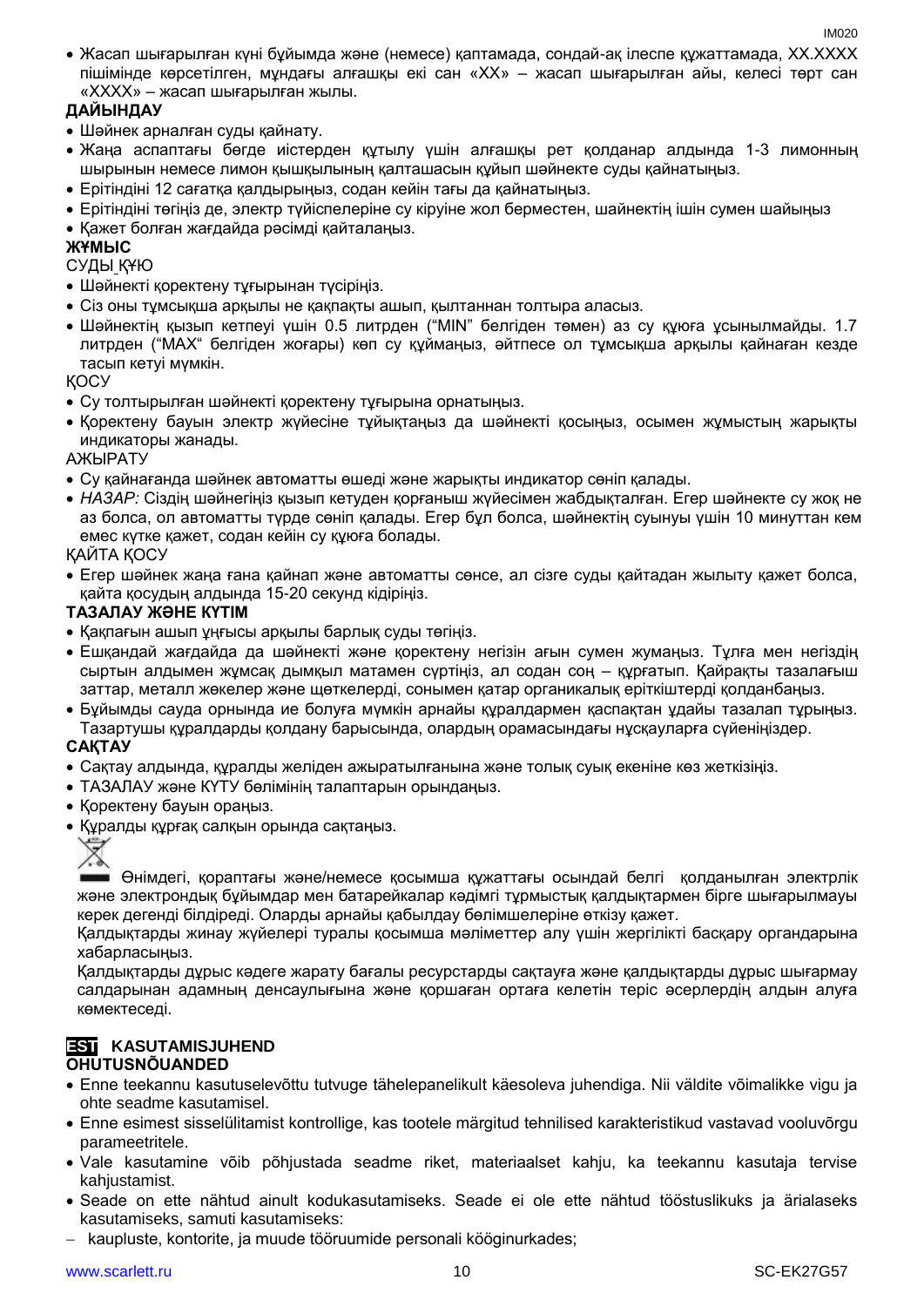- talumajades;
- klientidel hotellides, motellides, pansionaatides ning muudes sellistes majutuskohtades.
- Eemaldage seade vooluvõrgust ajaks, mil seda ei kasutata.
- Teekannu alus ei tohi märjaks saada.
- Ärge pange seadet ja juhet vette või teistesse vedelikesse. Kui seade on vette sattunud, eemaldage ta kohe vooluvõrgust ja pöörake Teeninduskeskusesse seadme töökorra ja ohutuse kontrollimiseks.
- Toitejuhtme vigastuse korral peab selle ohu vältimiseks asendama tootja, tema volitatud teeninduskeskus või muu analoogiline kvalifitseeritud personal.
- Jälgige seda, et juhe ei puutuks vastu teravaid servi ja kuumi pindu.
- Ärge eemaldage seadet vooluvõrgust juhtmest tõmmates vaid alati tuleb hoida kinni juhtme otsas olevast pistikust.
- Asetage seade kuivale tasasele pinnale. Ärge asetage seadist kuumadele pindadele, soojusallikate (näiteks elektripliitide) ja kardinate lähedale ning rippriiulite alla.
- Ärge jätke sisselülitatud seadet ilma järelevalveta.
- Seadet ei tohi kasutada isikud (kaasa arvatud lapsed), kelle füüsilised, tunnetuslikud või vaimsed võimed on alanenud, või kellel puuduvad sellekohased kogemused ja teadmised, kui nad ei ole kontrolli all või kui neid ei ole juhendanud isik, kes vastutab nende ohutuse eest.
- Lapsed peavad olema kontrolli all, ärge lubage lastel seadmega mängida.
- Kasutage ainult komplektis olevat alust. Ei tohi kasutada alust muul otstarbel.
- Sisselülitatud nupuga teekannu ei tohi panna alusele
- ÄRGE: avage kaant, kuni vesi keeb.
- TÄHELEPANU: Töötades läheb seade kuumaks. Olge ettevaatlikud! Ärge puudutage seadme korpust selle töötamise ajal. Et vältida põletusi kuuma auruga ärge kummarduge seadme kohale selle kaane avamise ajal.
- Enne, kui teekann aluselt ära tõstate, lülitage seade välja.
- Enne seadme sisselülitamist veenduge, et kaas on korralikult suletud, vastasel juhul ei lülitu vee keemisel seade automaatselt välja ja keev vesi võib sellest välja pritsida.
- Seade on mõeldud üksnes vee keetmiseks. Ei tohi kasutada seadet muul otstarbel see võib põhjustada seadme riknemist.
- Ärge püüdke antud seadet iseseisvalt remontida. Vea kõrvaldamiseks pöörduge lähima teeninduskeskuse poole.
- Kui toode on olnud mõnda aega õhutemperatuuril alla 0 °C, tuleb hoida seda enne sisselülitamist vähemalt 2 tundi toatemperatuuril.
- Tootja jätab endale õiguse teha ilma täiendava teatamiseta toote konstruktsiooni ebaolulisi muudatusi, mis ei mõjuta selle ohutust, töövõimet ega funktsioneerimist.
- Tootmisaeg on näidatud tootel ja/või pakendil, samuti saatedokumentidel, formaadis XX.XXXX, kus esimesed kaks numbrit XX tähendavad tootmiskuud, järgmised neli numbrit XXXX aga tootmisaastat.

# **ENNE ESMAKASUTUST**

- Teekeetja mõeldud vesi keeb.
- Uuest teekannust kõrvaliste lõhnade eemaldamiseks keetke selles enne esimest kasutamist vett, lisades 1- 3 sidruni mahla või pakikese sidrunhapet.
- Jätke lahus 12 tunniks seisma ja keetke siis uuesti läbi.
- Valage segu välja ja loputage teekannu sisemus hoolikalt, vältides vee sattumist elektrikontaktidele
- Korrake protseduuri, kui see on vajalik.

# **KASUTAMINE**

VEEGA TÄITMINE

- Tõstke teekann aluse pealt.
- Veega saab teekann täita läbi tila või kaane.
- Kannu ülekuumenemise vältimiseks täitke kann veega vähemalt "MIN" märgini 0.5 l. Ärge täitke kunagi üle "MAX" märgi 1.7 l, vastasel juhul võib vesi keemisel tilast pursata.

# SISSELÜLITAMINE

- Asetage veega täidetud kann alusele.
- Sisestage voolujuhtme pistik pistikupessa ja lülitage teekann sisse, märgutuli hakkab põlema.

VÄLJALÜLITAMINE

- Vee keemahakkamisel lülitub seade automaatselt välja, märgutuli kustub.
- *TÄHELEPANU:* Teekann on varustatud ülekuumenemisvastase kaitsesüsteemiga. Kui teekannus ei ole või on vähe vett, ta lülitub automaatselt välja. Kui see on juhtunud, tuleb lasta teekannul 10 minuti jooksul maha jahtuda, siis võib kann veega täita.

#### KORDUV SISSELÜLITUS

 Kui teekann on äsja keenud ja automaatselt väljalülitanud, kuid Teil on vaja vett uuesti keeta, siis oodake 15-20 sekundit enne sisselülitust.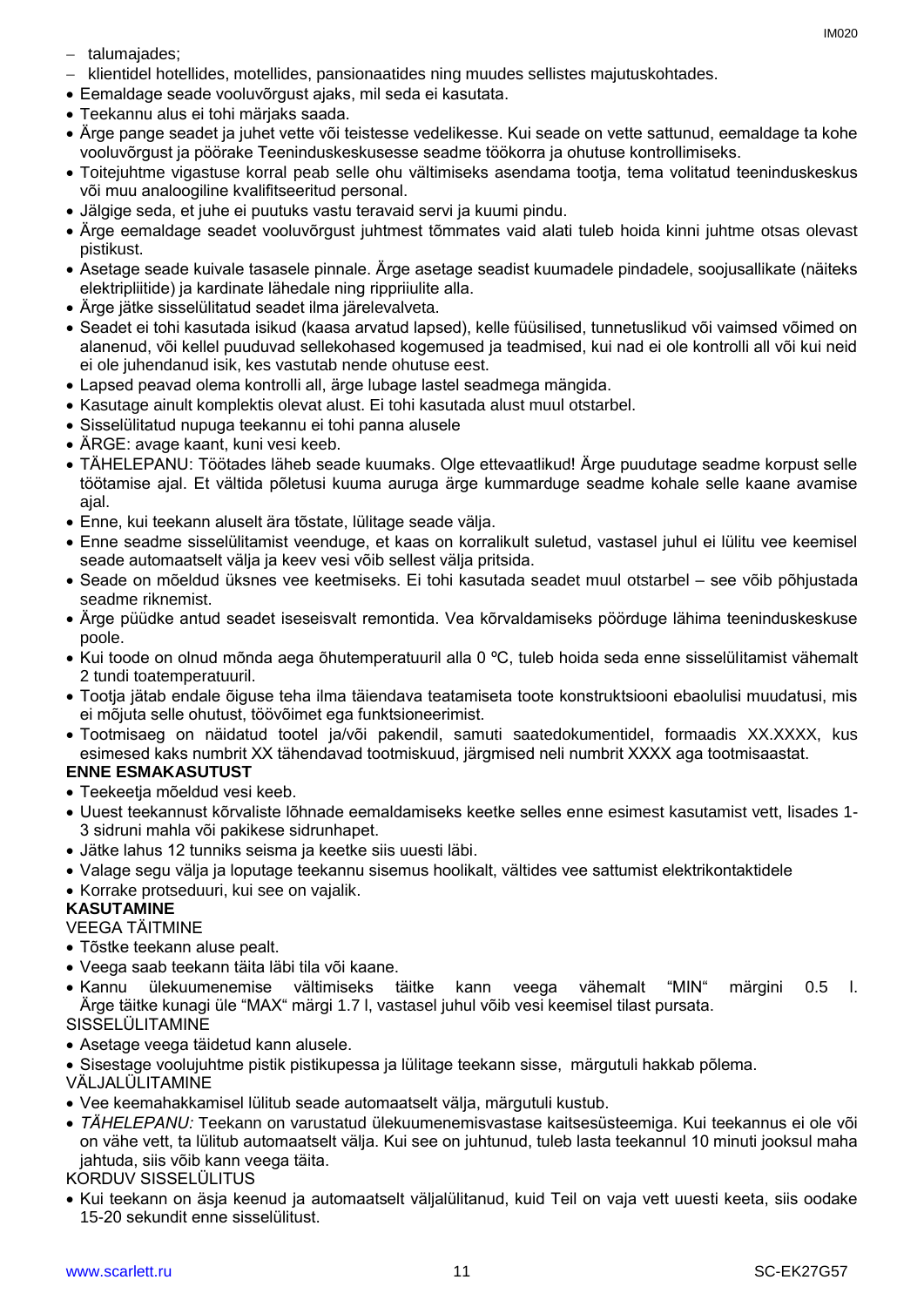# **PUHASTUS JA HOOLDUS**

- Kannu ega alust ei tohi pesta jooksva vee all. Puhastage kannu korpus ja alus algul niiske pehme riidega, siis kuivatage ära. Ärge kasutage abrasiivseid puhastusvahendeid, metallist küürimiskäsna ja harja, samuti ka orgaanilisi lahusteid.
- Puhastage regulaarselt kannu katlakivist spetsiaalsete vahenditega, mis on saadavad kauplustest. Katlakivieemaldusvahendite kasutamisel järgige palun nende tootja kasutusjuhiseid.

# **HOIDMINE**

- Enne kui jätad, siis veenduge seade on vooluvõrgust lahti ühendatud ja täiesti külm.
- Täitke PUHASTAMISE JA HOOLDUSE nõudmised.
- Kerige elektrijuhe kokku.
- Hoidke seadet kuivas jahedas kohas.<br>  $\overline{\mathscr{L}}$

Antud sümbol tootel, pakendil ja/või saatedokumentatsioonis tähendab, et kasutatud elektrilisi ja elektroonilisi tooteid ja patareisid ei tohi ära visata koos tavaliste olmejäätmetega. Need tuleb anda ära spetsialiseeritud vastuvõtupunktidesse.

Täiendava informatsiooni saamiseks olemasolevatest jäätmete kogumise süsteemidest pöörduge kohalike võimuorganite poole.

Õige utiliseerimine aitab hoida kokku hinnalisi ressursse ning ennetada võimalikku negatiivset mõju inimeste tervisele ja ümbritseva keskkonna olukorrale, mis võib tekkida jäätmete ebaõige käitlemise tulemusel.

# **LV LIETOŠANAS INSTRUKCIJA DROŠĪBAS NOTEIKUMI**

- Pirms ierīces ekspluatācijas uzmanīgi izlasiet doto lietošanas instrukciju, lai izvairītos no bojājumu radīšanas lietošanas laikā.
- Pirms pirmās ieslēgšanas pārbaudiet, vai tehniskie parametri, kas norādīti uz izstrādājuma, atbilst elektrotīkla parametriem
- Nepareiza ierīces lietošana var radīt tās bojājumus, materiālus zaudējumus un lietotāja veselības kaitējumus.
- Ierīce paredzēta izmantošanai tikai sadzīves vajadzībām. Ierīce nav paredzēta rūpnieciskai vai komerciālai izmantošanai, kā arī izmantošanai:
- veikalu personāla virtuves zonās, birojos un citās ražošanas telpās;
- lauksaimnieku mājās;
- klientiem viesnīcās, moteļos, pansionātos un līdzīgās apmešanās vietās.
- Vienmēr atslēdziet ierīci no elektrotīkla, ja Jūs to neizmantojat.
- Nepieļaujiet ūdens nokļūšanu uz barošanas pamatnes.
- Neizvietojiet ierīci vai elektrovadu ūdenī vai kādā citā šķidrumā. Ja tas ir noticis nekavējoties atslēdziet to no elektrotīkla un pirms turpināt ierīces lietošanu, pārbaudiet tās darba spējas un drošību pie kvalificētiem speciālistiem.
- Barošanas vada bojājuma gadījumā, drošības pēc, tā nomaiņa jāuztic ražotājam, servisa dienestam vai analoģiskam kvalificētam personālam
- Sekojiet līdzi, lai elektrovads nepieskartos klāt asām malām un karstām virsmām.
- Ierīcei stabili jāatrodas uz sausas līdzenas virsmas. Nenovietojiet ierīci uz karstām virsmām, kā arī siltuma avotu (piem. elektrisko plītiņu), aizkaru tuvumā un zem piekaramiem plauktiem.
- Lai atslēgtu ierīci no elektrotīkla, velciet aiz kontaktdakšas, nevis aiz vada aiz vada.
- Ierīce nav paredzēta izmantošanai personām (ieskaitot bērnus) ar pazeminātām fiziskām, sensoriskām vai intelektuālām spējām, kā arī personām bez dzīves pieredzes vai zināšanām, ja viņas nekontrolē vai nav instruējusi ierīces lietošanā persona, kura atbild par viņu drošību
- Bērni ir jākontrolē, lai nepieļautu spēlēšanos ar ierīci
- Neatļaujiet bērniem izmantot ierīci bez pieaugušo uzraudzības.
- Izmantojiet ierīci tikai ar barošanas pamatni no komplekta. Aizliegts to izmantot citām vajadzībām.
- Tējkannu ar ieslēgtu pogu nedrīkst novietot uz pamatnes
- ISPĖJIMAS: Negalima atidaryti dangtį, kol vanduo užverda.
- UZMANĪBU: Darbības laikā ierīce sasilst. Esiet piesardzīgi! Nepieskarieties ar rokām ierīces korpusam tās darbības laikā. Lai izvairītos no apdeguma ar karstu tvaiku, nenoliecieties pāri ierīcei, atverot vāku.
- Nedrīkst noņemt tējkannu no barošanas pamatnes tās darbības laikā, sākumā atslēdziet to.
- Pirms ieslēgšanas pārliecinaties, ka vāciņš ir blīvi aiztaisīts, citādi nedarbosies automātiskās bloķēšanas sistēma vārīšanās laikā un ūdens var izšļākties.
- Ierīce paredzēta tikai ūdens uzsildīšanai. Aizliegts izmantot citiem mērķiem, tas var radīt ierīces bojājumus.
- Necentieties patstāvīgi labot ierīci vai nomainīt jebkādas detaļas. Ierīces bojājuma gadījumā dodieties uz tuvāko Servisa centru.

IM020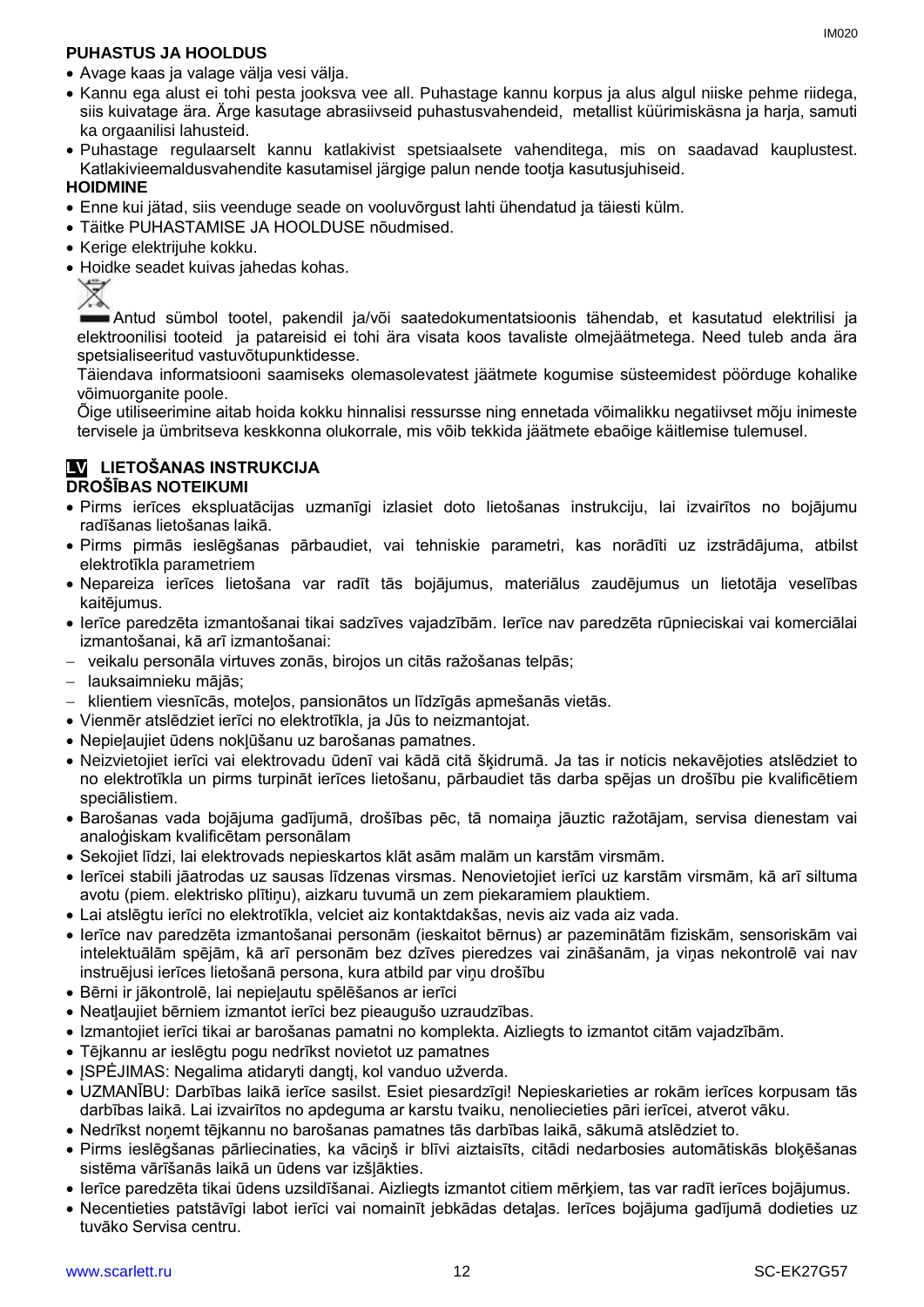- Ja izstrādājums kādu laiku ir atradies temperatūrā zem 0ºC, pirms ieslēgšanas tas ir jāpatur istabas apstākļos ne mazāk kā 2 stundas.
- Ražotājs patur sev tiesības bez papildu brīdinājuma ieviest izstrādājuma konstrukcijā nelielas izmaiņas, kas būtiski neietekmē tā drošību, darbspēju un funkcionalitāti.
- Izgatavošanas datums ir norādīts uz izstrādājuma un/vai iepakojuma, kā arī pavaddokumentos, formātā XX.XXXX, kur pirmie divi cipari XX ir izgatavošanas mēnesis, nākamie četri XXXX – izgatavošanas gads.

# **SAGATAVOŠANA**

- Tējas aparāti ir paredzēti, lai ūdens vārās.
- Lai atbrīvotos no jaunas ierīces nepiederīgas smakas, pirms pirmreizējās izmantošanas uzvāriet tējkannā ūdeni, pievienojot tam 1-3 citronu sulu vai citronskābes paciņu.
- Atstājiet šķīdumu uz 12 stundām, tad atkal uzvāriet.
- Izlejiet šķīdumu un rūpīgi izskalojiet tējkannu, nepieļaujot ūdens nokļūšanu uz elektriskajiem kontaktiem
- Nepieciešamības gadījumā atkārtojiet procedūru.

#### **DARBĪBA**

#### ŪDENS IELIEŠANA

- Noņemiet tējkannu no barošanas pamatnes.
- Jūs varat iepildīt ūdeni caur snīpīti vai atvērumu, attaisot vāciņu.
- Lai izvairītos no tējkannas pārkarsēšanas nav ieteicams to uzpildīt mazāk par 0.5 litriem ūdens (zem atzīmes "MIN"). Nelejiet vairāk kā 1.7 l ūdens (augstāk par atzīmi "MAX"), citādi tas var izšļakstīties caur snīpīti vārīšanās laikā.

#### IESLĒGŠANA

- Uzstādiet ar ūdeni uzpildītu tējkannu uz barošanas pamatnes.
- Pievienojiet elektrovadu pie elektrotīkla un ieslēdziet tējkannu, iedegsies darba gaismas indikators. IZSLĒGŠANA
- Pēc ūdens uzvārīšanās tējkanna automātiski atslēgsies un gaismas indikators izslēgsies.
- *UZMANĪBU:* Jūsu tējkanna ir aprīkota ar pretpārkaršanas aizsardzības sistēmu. Ja tējkannā ir maz vai vispār nav ūdens, tā automātiski atslēgsies. Ja tā ir noticis nepieciešams nogaidīt ne mazāk par 10 minūtēm, lai tējkanna atdzistu, pēc tam var ieliet ūdeni.

#### ATKĀRTOTA IESLĒGŠANA

 Ja ūdens tējkannā ir tikko uzvārījies un tā automātiski atslēgusies, bet Jums ir nepieciešams no jauna uzvārīt ūdeni, uzgaidiet 15-20 sekundes pirms atkārtotas ieslēgšanas.

#### **TĪRĪŠANA UN KOPŠANA**

- Izlejiet visu ūdeni caur kaklu, atverot vāciņu.
- Nekādā gadījumā nemazgājiet tējkannu un barošanas pamatni ar tekošu ūdeni. Sākumā noslaukiet korpusa ārpusi un barošanas pamatni ar mīkstu un mitru drānu, tad noslaukiet ar sausu. Neizmantojiet abrazīvos tīrīšanas līdzekļus, metāliskas švammes un birstes, organiskos šķīdinātājus.
- Regulāri attīriet tējkannu no kaļķakmens ar tam paredzētajiem līdzekļiem, kurus var iegādāties tirdzniecības uzņēmumos. Izmantojot tīrīšanas līdzekļus, sekojiet līdzi norādījumiem uz iepakojuma.

#### **GLABĀŠANA**

- Prieš saugoti, įsitikinkite, kad prietaisas yra išjungtas ir visiškai šalta.
- Izpildiet sadaļas TĪRĪŠANAS UN APKOPE prasības.
- Satiniet barošanas vadu.
- Ierīci glabājiet sausā, vēsā vietā.

₩

Šis simbols uz izstrādājuma, iepakojuma un/vai pavaddokumentiem nozīmē, ka nolietotus elektro- vai elektroniskos izstrādājumus un baterijas nedrīkst izmest kopā ar parastajiem sadzīves atkritumiem. Tie ir jānodod specializētajos pieņemšanas punktos.

Lai iegūtu papildu informāciju par esošajām atkritumu savākšanas sistēmām, vērsieties vietējā pašvaldībā. Pareiza utilizācija palīdzēs saglabāt vērtīgus resursus un novērst iespējamo negatīvo ietekmi uz cilvēku veselību un apkārtējās vides stāvokli, kas var rasties nepareizas rīkošanās ar atkritumiem rezultātā.

# **LT VARTOTOJO INSTRUKCIJA**

# **SAUGUMO PRIEMONĖS**

- Prietaiso gedimams išvengti prieš pirmąjį naudojimą atidžiai perskaitykite šią instrukciją.
- Prieš įjungdami prietaisą pirmą kartą įsitikinkite, ar prietaiso etiketėje nurodytos techninės charakteristikos atitinka tinklo parametrus.
- Neteisingai naudodamiesi gaminiu, Jūs galite jį sugadinti, patirti nuostolių arba pakenkti savo sveikatai.
- Prietaisas nėra skirtas pramoninėms ir komercinėms reikmėms, taip pat naudoti:
- parduotuvių, biurų ir kitų gamybinių patalpų personalo virtuvių zonose;
- ūkininkų namuose;
- klientams ligoninėse, moteliuose, pensionatuose ir kitose gyvenamosiose vietose.
- Nesinaudodami prietaisu, visada išjunkite jį iš elektros tinklo.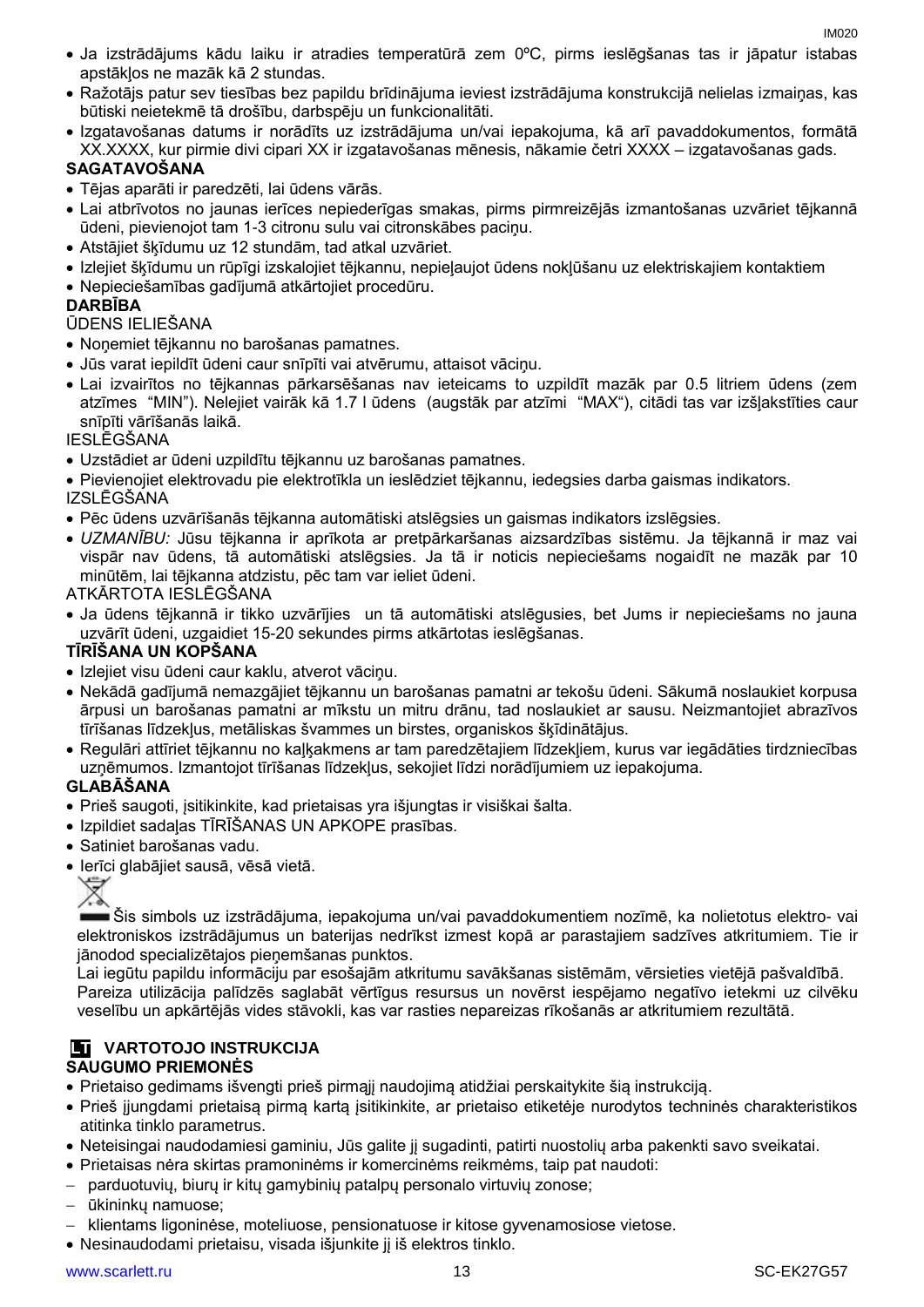- Neleiskite vandeniui patekti ant šildymo pagrindo.
- Nenardinkite prietaiso ir maitinimo laido į vandenį bei kitus skysčius. Įvykus tokiai situacijai, nedelsdami išjunkite jį iš elektros tinklo ir kreipkitės į kvalifikuotus specialistus prietaiso veikimui bei saugumui patikrinti.
- Pažeistą maitinimo laidą, siekiant išvengti pavojaus, turi pakeisti gamintojas, techninės priežiūros tarnyba ar kvalifikuotas personalas.
- Pasirūpinkite, kad elektros laidas neliestų aštrių kampų ir karštų paviršių.
- Prietaisas turi tvirtai stovėti ant sauso lygaus paviršiaus. Nestatykite virdulio ant karštų paviršių bei šalia šilumos šaltinių (pvz., elektrinių viryklių), užuolaidų ir po pakabinamosiomis lentynomis.
- Traukdami kištuką iš elektros lizdo, niekada netempkite laido.
- Prietaisas nėra skirtas naudoti fizinę, jutiminę ar protinę negalią turintiems asmenims (įskaitant vaikus) ar patirties ir žinių neturintiems asmenims, jei jų neprižiūri ar jų dėl eksploatavimo neinstruktuoja už prietaiso saugą atsakingas asmuo.
- Vaikus reikia prižiūrėti, kad jie nežaistų prietaisu.
- Neleiskite vaikams naudotis prietaisu be suaugusiųjų priežiūros.
- Naudokite gaminį tik su komplekte pristatomu šildymo pagrindu. Draudžiama naudoti pagrindą kitiems tikslams.
- Arbatinuką negalima dėti į bazę, kai įjungtas mygtukas
- UZMANĪBU: Neatveriet vāku, līdz ūdens sāk vārīties.
- DĖMESIO: Veikdamas prietaisas įkaista. Būkite atsargūs! Nelieskite prietaiso rankomis, kai jis veikia. Siekiant išvengti nusideginimo kartais garais, nepasilenkite virš prietaiso jį atidarę.
- Negalima nuimti virdulį nuo šildymo pagrindo jam veikiant, iš pradžių išjunkite jį.
- Prieš įjungdami virdulį įsitikinkite, kad dangtis yra uždarytas, kitaip vandeniui užvirus nesuveiks automatinio išsijungimo sistema, ir vanduo gali išsipilti.
- Prietaisas skirtas tik vandeniui pašildyti. Draudžiama naudoti jį kitiems tikslams tai gali sugadinti prietaisą.
- Nebandykite savarankiškai remontuoti prietaiso arba keisti jo detalių. Atsiradus gedimams kreipkitės į artimiausią Serviso centrą.
- Jeigu gaminys kai kurį laiką buvo laikomas žemesnėje nei 0 °C temperatūroje, prieš įjungdami prietaisą palaikykite jį kambario temperatūroje ne mažiau kaip 2 valandas.
- Gamintojas pasilieka teisę be atskiro perspėjimo nežymiai keisti įrenginio konstrukciją išsaugant jo saugumą, funkcionalumą bei esmines savybes.
- Pagaminimo data nurodyta ant gaminio ir (arba) pakuotės, taip pat pridedamoje dokumentacijoje XX.XXXX formatu, kur pirmieji du simboliai "XX" žymi pagaminimo mėnesį, o toliau einantys keturi simboliai "XXX" žymi pagaminimo metus.

# **PASIRUOŠIMAS DARBUI**

- Virdulys yra skirtas verdančio vandens.
- Norint pašalinti naujai įsigyto prietaiso pašalinius kvapus, prieš užverdant vandenį arbatinuke pirmąjį kartą, įpilkite 1-3 citrinų sulčių arba citrinos rūgšties paketėlį.
- Palikite tirpalą 12 val., vėliau dar kartą užvirinkite vandenį.
- Išpilkite tirpalą ir rūpestingai praskalaukite arbatinuką iš vidaus, neleisdami vandeniui patekti ant elektros kontaktų
- Jei reikia, procedūrą pakartokite.

# **VEIKIMAS**

# VANDENS ĮPYLIMAS

- Nuimkite virdulį nuo šildymo pagrindo.
- Virdulį pripildykite vandeniu per snapelį arba per atidarytą dangtį.
- Norėdami išvengti virdulio perkaitimo, nepilkite į jį mažiau kaip 0.5 l vandens (žemiau rodyklės "MIN"). Nepilkite daugiau kaip 1.7 l vandens (aukščiau rodyklės "MAX"), kitaip vanduo gali išsipilti pro snapelį. ĮJUNGIMAS
- Pastatykite virdulį su vandeniu ant šildymo pagrindo.
- Ikiškite maitinimo laidą į elektros lizdą ir įjunkite virdulį užsidegs šviesos indikatorius. IŠJUNGIMAS
- Virdulys išsijungia automatiškai kai tik užverda vanduo, ir šviesos indikatorius užgesta.
- *DĖMESIO:* Jūsų virdulyje yra įrengta apsaugos nuo perkaitimo sistema. Kai prietaise nėra vandens, arba vandens yra mažai, jis automatiškai išsijungia. Atsitikus tokiai situacijai, palaukite ne mažiau kaip 10 minučių kol virdulys atvės, ir vėl galite pilti vandenį.

# PAKARTOTINAS ĮJUNGIMAS

 Tuo atveju, kai virdulys ką tik užvirė ir automatiškai išsijungė, o Jums reikia vėl pašildyti vandenį, palaukite 15-20 sekundžių ir pakartotinai įjunkite prietaisą.

# **VALYMAS IR PRIEŽIŪRA**

Atidenkite dangtį ir išpilkite visą vandenį pro angą.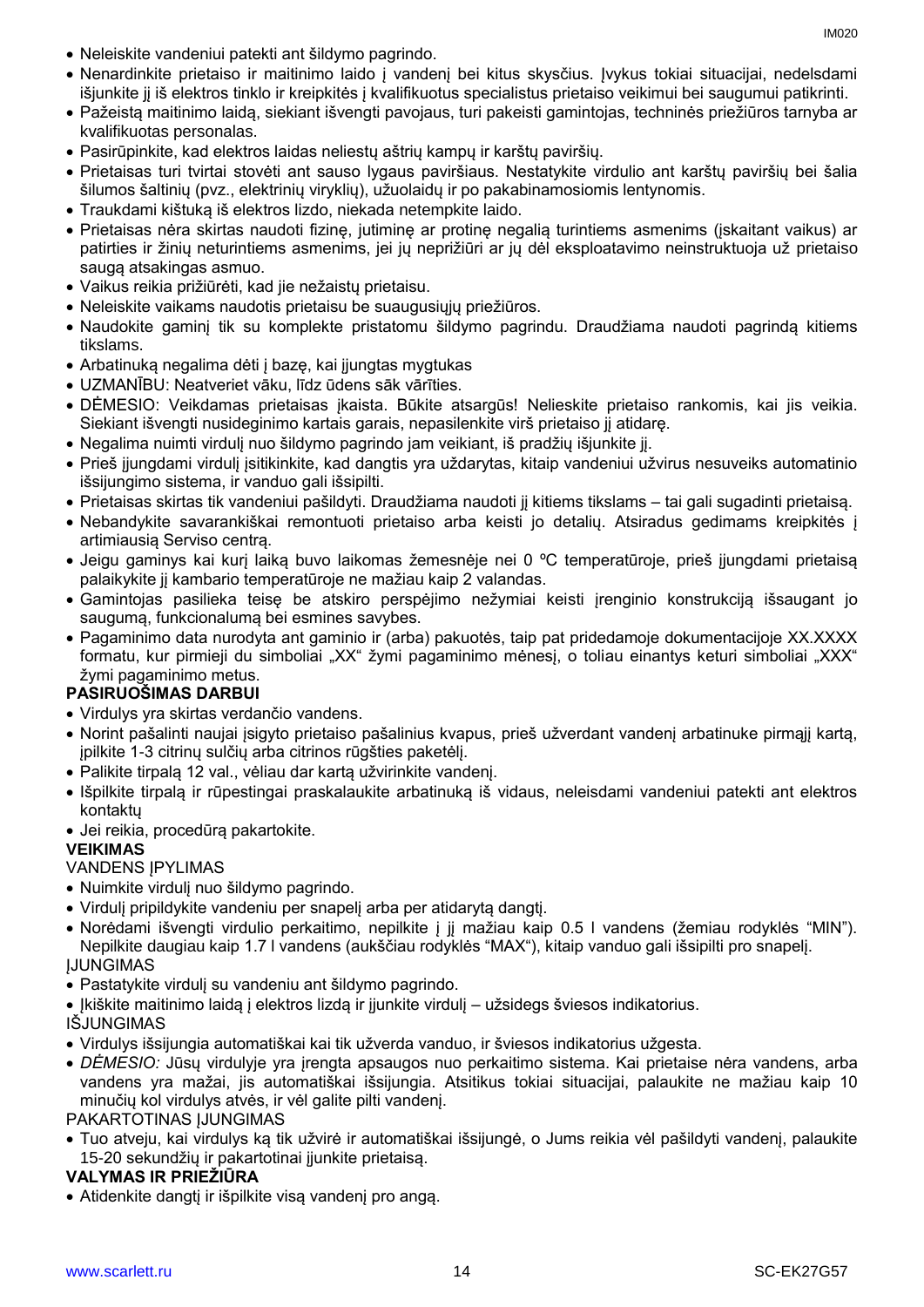- Draudžiama plauti virdulį ir jo šildymo pagrindą vandeniu. Korpusą ir pagrindą iš išorinės pusės nuvalykite drėgnu minkštu audiniu ir sausai nušluostykite. Nenaudokite šveitimo valymo priemonių, metalinių šepečių bei organinių tirpiklių.
- Reguliariai valykite prietaisą nuo kalkių nuosėdų specialiomis priemonėmis, kurias galima įsigyti prekybos tinkluose. Naudodamiesi valymo priemonėmis, vadovaukitės nurodymais ant jų pakuotės.

#### **SAUGOJIMAS**

- Pirms uzglabāšanas, pārliecinieties, ka ierīce ir atvienota un pilnīgi auksts.
- Atilkite visus "VALYMAS IR PRIEŽIŪRA" skyriaus reikalavimus.
- Suvyniokite maitinimo laidą.
- Laikykite prietaisą sausoje vėsioje vietoje.



Šis simbolis ant gaminio, pakuotėje ir (arba) lydinčioje dokumentacijoje reiškia, kad naudojami elektriniai ir elektroniniai gaminiai bei baterijos neturėtų būti išmetami (išmestos) kartu su įprastinėmis buitinėmis atliekomis. Juos (jas) reikėtų atiduoti specializuotiems priėmimo punktams.

Norint gauti papildomos informacijos apie galiojančias atliekų surinkimo sistemas, kreipkitės į vietines valdžios institucijas.

Teisingai utilizuojant atliekas, sutaupysite vertingų išteklių ir apsaugosite žmonių sveikatą ir aplinką nuo neigiamo poveikio, galinčio kilti netinkamai apdorojant atliekas.

#### **H HASZNALATI UTASÍTÁS FONTOS BIZTONSÁGI INTÉZKEDÉSEK**

- A készülék használata előtt, a készülék károsodása elkerülése érdekében figyelmesen olvassa el a Használati utasítást.
- Első használat előtt ellenőrizze, megfelelnek-e a terméken feltüntetett műszaki adatok a villamos hálózat adatainak.
- A helytelen kezelés a készülék károsodásához, anyagi kárhoz, vagy a használó egészségkárosodásához vezethet.
- A készülék kizárólag háztartásban használható. A készülék nem alkalmas ipari és kereskedelmi használatra illetve nem használható:
- személyzet által üzletek, irodák konyhai helyiségében és egyéb ipari helyiségben;
- farmházakban;
- szállodák, motelek, panziók, illetve egyéb hasonló szállás vendégei által.
- Használaton kívül mindig áramtalanítsa a készüléket.
- Víz ne kerüljön az áramforrást biztosító elemre!
- Ne merítse a készüléket és a vezetéket vízbe vagy más folyadékba. Hogyha ez megtörtént, azonnal áramtalanítsa a készüléket és, mielőtt újra használná azt, ellenőrizze a készülék munkaképességét és biztonságát szakképzett szerelő segítségével.
- A villamos vezeték meghibásodása esetén veszély elkerülése érdekében annak cseréjét végezze a gyártó a szervizközpont, illetve hasonlóan szakképzett személyzet.
- A készülékkel való játszás elkerülése érdekében tartsa a gyermekeket felügyelet alatt.
- Figyeljen arra, hogy a vezeték ne érintkezzen éles, vagy forró felülettel.
- A készülék áramtalanítása közben fogja a csatlakozódugót, ne húzza a vezetéket.
- A készüléket száraz, sima felületre szilárdan kell felállítani. Ne alítsa fel a készüléket forró felületre, valamint hőforrás (villamos tűzhely) függöny közelében és függő polcok alatt.
- Soha ne hagyja felügyelet nélkül a bekapcsolt teafőzőt.
- A készüléket ne használják elégtelen fizikai, érzéki vagy szellemi képességű személyek (beleértve a gyerekeket is), illetve tapasztalattal vagy ismerettel nem rendelkező személyek felügyelet nélkül, illetve, ha nem részesültek kioktatásban a készülék használatáról a biztonságukért felelős személy által.
- A gyermekeket tartsa felügyelet alatt a készülékkel való játszás elkerülése érdekében.
- A készüléket csak a készletben található áramellátást biztosító elemmel használja. Az elemet tilos más célból használni.
- A teafőzőt működés közben levenni az elemről tilos, előbb kapcsolja ki azt.
- A teafőzőt lenyomott kapcsolóval az alapegységre helyezni tilos.
- VIGYÁZAT: Ne nyissa ki a fedelet, amíg a víz forrni kezd.
- FIGYELEM: Működés közben a készülék melegszik. Legyen óvatos! Működés közben ne érjen kézzel a készülékhez. Amikor felemeli a fedőt, ne hajoljon a készülék fölé gőz általi égési sérülések elkerülése érdekében.
- Mielőtt bekapcsolná a készüléket, ellenőrizze helyesen van-e lezárva a fedele, mert ha helytelenül akkor nem fog kapcsolni az automatikus kikapcsolás a víz forrása esetén, és a víz kiloccsanhat.
- A készülék csak vízmelegítésre alkalmas. A készüléket károsodás elkerülése végett más célból felhasználni tilos.
- Ne próbálja egyedül javítani a készüléket, cserélni az alkatrészeket. Forduljon a közeli szervizbe.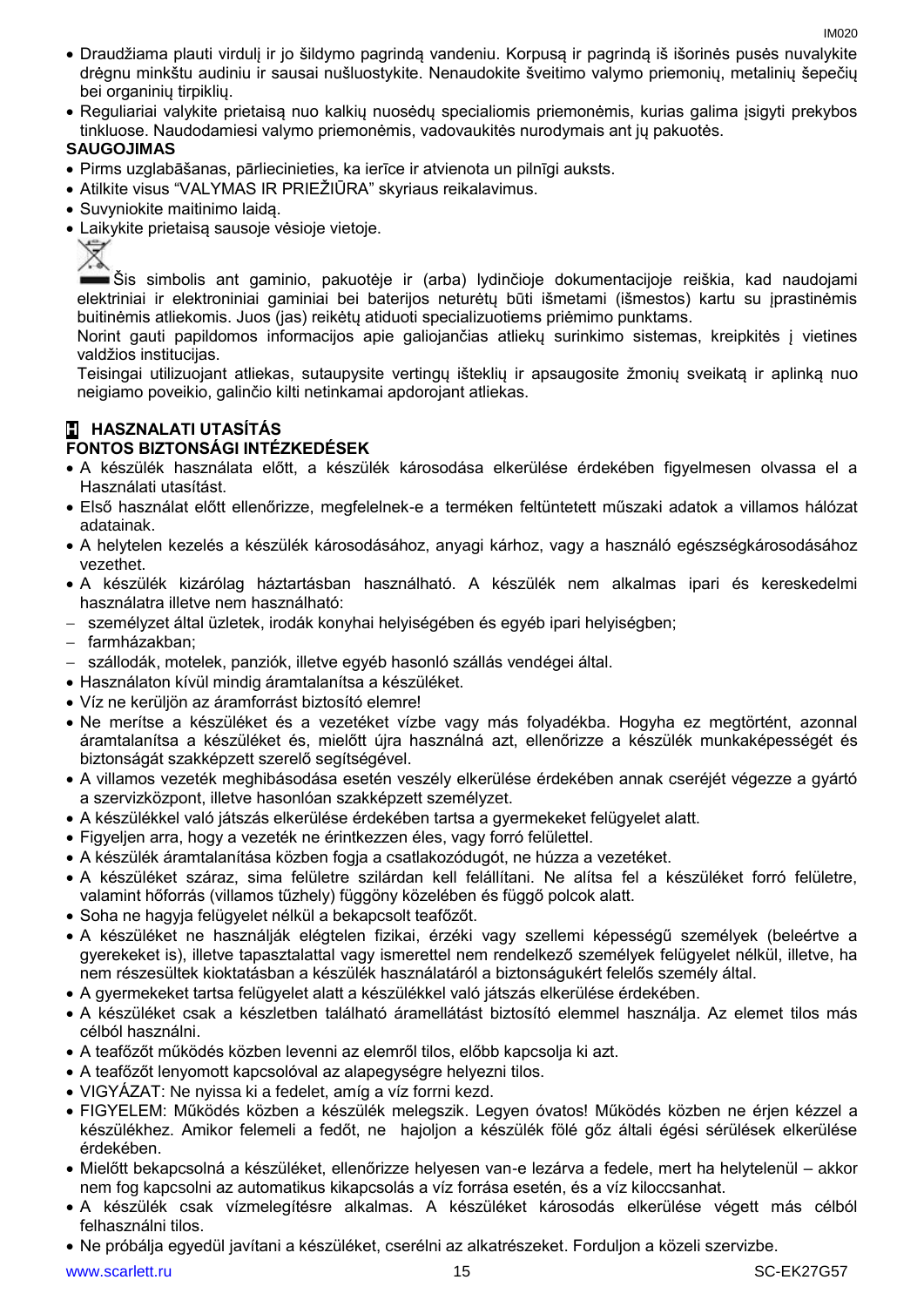- Amennyiben a készüléket valamennyi ideig 0 ºC–nál tárolták, bekapcsolása előtt legalább 2 órán belül tartsa szobahőmérsékleten.
- A gyártónak jogában áll értesítés nélkül másodrendű módosításokat végezni a készülék szerkezetében, melyek alapvetően nem befolyásolják a készülék biztonságát, működőképességét, funkcionalitását.
- A gyártási idő XX.XXXX formátumban a terméken és/vagy a csomagoláson található, valamint a kísérő iratokban, ahol az első két «XX» számjel a gyártási hónapra, a következő «XXXX» számjel pedig a gyártási évre utal.

# **ELŐKÉSZÍTÉS**

- Vízforraló alkalmas a forró vizet.
- Az új termékből áradó idegen szag eltávolítása érdekében első használat előtt forralja fel a teáskannába a vizet 1-3 citrom leve vagy citromsav hozzáadásával.
- A citromos vizet 12 órán belül hagyja állni a kannában, miután forralja fel újra.
- Öntse ki az oldatot és óvatosan öblítse le a teafőző belsejét úgy, hogy az elektromos érintkezőket víz ne érje
- Szükség esetén ismételje meg a műveletet.

# **JAVASLATOK A KEZELÉSHEZ**

# VÍZZEL VALÓ FELTÖLTÉS

- Vegye le a teafőzőt az áramellátásért felelő elemről.
- Feltöltheti a teáskannát a száján, vagy a torkán keresztül.
- A teafőző túlmelegedése elkerülése érdekében nem ajánlatos 0.5 liternél kevesebb vizet tölteni ("MIN" jelző alatt). Ne töltsön a teáskannába több mint 1.7 liternél vizet ("MAX" jelző felett), mert forrás közben a víz kiloccsanhat a teáskanna száján.

# BEKAPCSOLÁS

- Helyezze a vízzel megtöltött teafőzőt, az áramforrást biztosító elemre.
- Csatlakoztassa a vezetéket az elektromos hálózathoz, és kapcsolja be a teafőzőt. Bekapcsol a működési jelzőlámpa.

# KIKAPCSOLÁS

- Amikor elkezd forrni a víz, a teafőző automatikusan kikapcsol, és elalszik a jelzőlámpa.
- *FIGYELEM:* Az Ön teafőzője túlmelegedés gátló védőrendszerrel van ellátva. Hogyha a teáskannában nincs, vagy kevés víz van, akkor az automatikusan kikapcsol. Ha ez megtörtént, várjon legalább 10 percig, amíg a teafőző lehűl, miután feltöltheti vízzel.

ISMÉTELT BEKAPCSOLÁS

 Hogyha a teafőzőben felforrott a víz, és a készülék automatikusan kikapcsolt, de Önnek ismételten vizet kell melegíteni, akkor az ismételt bekapcsolás előtt várjon 15-20 másodpercig.

# **TISZTITÁS ÉS KARBANTARTÁS**

- Öntse ki a torkán a vizet, kinyitva annak fedelét.
- Semmi esetre sem mossa a teafőzőt és az elemet vízsugár alatt. Törölje meg kívülről a készülékházat és az elemet előbb nyirkos, puha törlőkendővel, aztán – szárazzal. Ne használjon súrolószert, kefét, szerves oldószert.
- Rendszeresen tisztítsa a készüléket a vízkövesedéstől üzletben árusított vízkőellenes szerekkel. Használja a tisztítószert a csomagoláson előírt utasításoknak megfelelően.

# **TÁROLÁS**

- Tárolás előtt győződjön meg róla, hogy a készülék ki van húzva, és teljesen hidegen.
- Kövesse a TISZTÍTÁS ÉS KARBANTARTÁS rész lépéseit.
- Tekerje fel a vezetéket.
- Száraz, hűvös helyen tárolja.



Ez a jel a terméken, csomagoláson és/vagy kísérő dokumentumokon azt jelenti, hogy ezeket a használt villamos és elektronikus termékeket és elemeket tilos az általános háztartási hulladékkal kidobni. E tárgyakat speciális befogadó pontokban kell leadni.

A hulladékbefogadó rendszerrel kapcsolatos kiegészítő információért forduljon a helyi illetékes hatósághoz. A megfelelő hulladékkezelés segít megőrizni az értékes erőforrásokat és megelőzheti az olyan esetleges negatív hatásokat az emberi egészségre és a környezetre, amelyek a nem megfelelő hulladékkezelés következtében felmerülhetnek fel.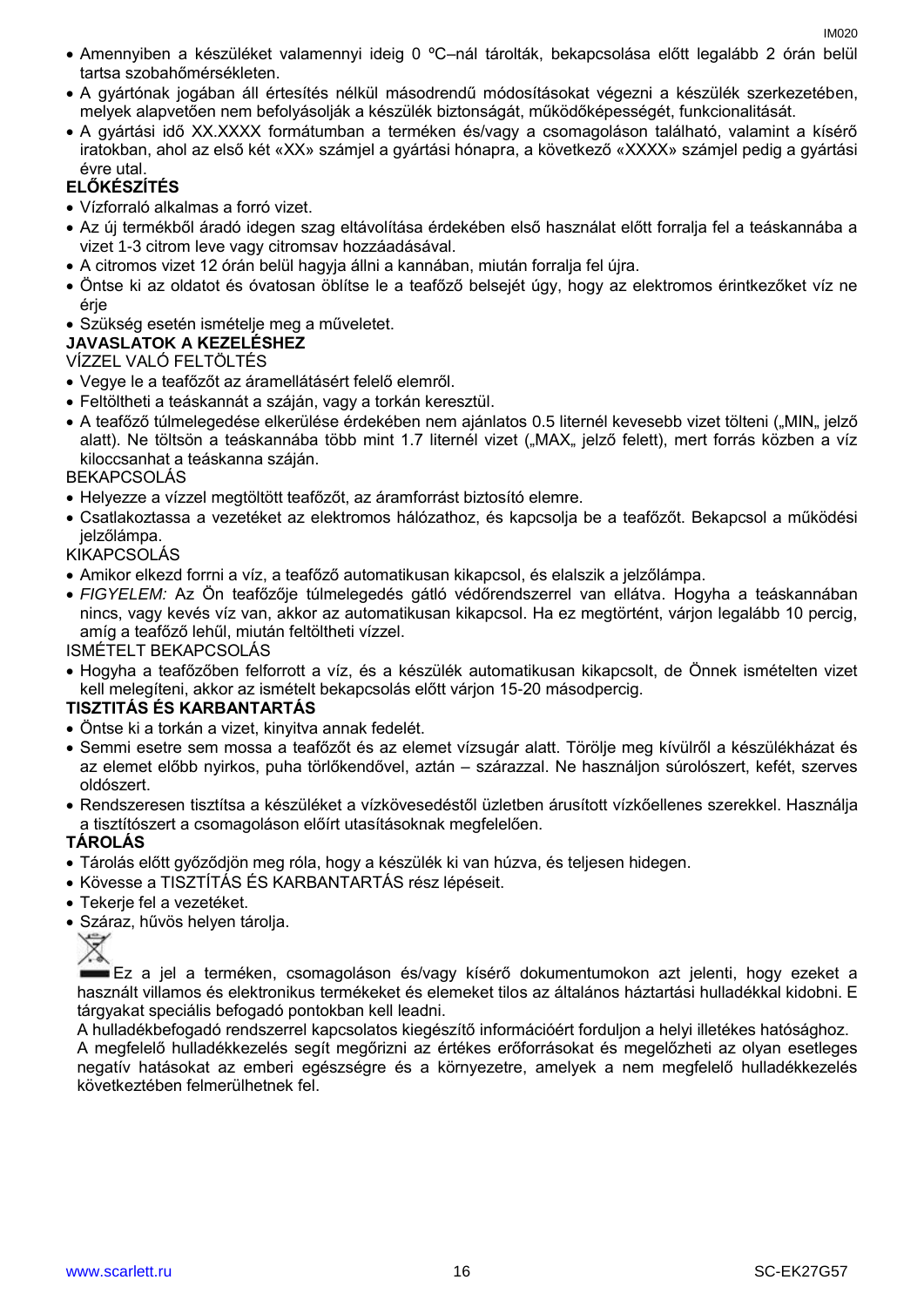- Citiți cu atenție aceste instrucțiuni înainte de a utiliza aparatul pentru a evita defecțiunile în timpul utilizării.
- Înainte de prima conectare, verificați dacă caracteristicile tehnice indicate pe produs corespund parametrilor retelei electrice.
- Manipularea necorespunzătoare poate duce la deteriorarea produsului, pagube materiale și poate cauza daune sănătății utilizatorului.
- A se utiliza doar în scopuri de utilizare casnică. Aparatul este destinat doar pentru utilizare în condiții casnice. Aparatul nu este destinat pentru utilizare industrială și comercială, precum și pentru utilizare în:
- zonele de bucătărie pentru personalul din magazine, oficii și alte încăperi de producere;
- $-$  ferme;
- clienții din hoteluri, moteluri, pensiuni și alte spații de locuit similare.
- Dacă aparatul nu se utilizează, deconectați-l de fiecare dată de la rețeaua electrică.
- Nu introduceți aparatul și cablul de alimentare în apă sau alte lichide. Însă dacă acest lucru s-a întâmplat, deconectați imediat aparatul de la sursa de alimentare și înainte de a-l utiliza în continuare, verificați capacitatea de funcționare și siguranța aparatului la specialiști calificați.
- Dacă cablul de alimentare este deteriorat, pentru a evita pericolele, înlocuirea acestuia trebuie să fie realizată de către producător sau de către un centru de deservire autorizat, sau de către personalul calificat corespunzător.
- Pentru a preveni situațiile periculoase, în cazul deteriorării cablului de alimentare, este necesar ca acesta sa fie înlocuit de producător, centrul de reparații sau de personalul similar calificat.
- La deconectarea aparatului de la sursa de energie electrică, trageți de ștecher și nu apucați de cablu.
- Nu permiteți pătrunderea apei pe baza de alimentare.
- Aparatul trebuie să fie poziționat în mod stabil pe o suprafață uscată și plană. Nu așezați aparatul pe o suprafață fierbinte sau în apropierea surselor de căldură (de exemplu, plite electrice de gătit), perdelelor și rafturilor suspendate.
- Aveți grijă ca cablul de alimentare să nu fie atins de margini ascuțite și suprafețe fierbinți.
- Aparatul nu este destinat persoanelor (inclusiv copiilor) cu capacități fizice, senzoriale și mintale reduse sau dacă ele nu posedă experiență de viață sau cunoștințe, dacă ele nu sunt supravegheate sau instruite privitor la utilizarea aparatului de persoana, responsabilă de siguranța lor.
- Supravegheați copiii pentru a nu le permite jocul cu aparatul.
- Nu se permite înlăturarea fierbătorului de pe baza de alimentare în timpul funcționării, mai întâi deconectațil.
- Înainte de a conecta fierbătorul, asigurați-vă că capacul este bine închis, în caz contrar sistemul de deconectare automată la atingerea punctului de fierbere a apei nu va funcționa, iar apa se poate vărsa din fierbător.
- Aparatul este destinat exclusiv pentru încălzirea apei. Se interzice utilizarea în alte scopuri aceasta poate provoca defectarea produsului.
- Se interzice să puneți pe bază ceainicul cu butonul conectat
- ATENȚIE: Nu deschideți capacul în timp ce fierbe apa.
- ATENȚIE: Aparatul se încălzește în timpul funcționării. Fiți atenți! Nu atingeți carcasa aparatului în timpul funcționării lui. Pentru a evita arsurile cu aburi fierbinți, nu vă aplecați deasupra aparatului atunci când deschideți capacul.
- Nu lăsați niciodată aparatul în funcțiune fără supraveghere.
- Nu încercați să reparați aparatul desinestătător sau să înlocuiți careva piese. În cazul detectării unor defecțiuni, adresați-vă celui mai apropiat centru de deservire.
- Dacă produsul a fost păstrat pentru o perioadă de timp la temperaturi sub 0 °C, atunci înainte de conectare acesta ar trebui să se afle la temperatura camerei, timp de cel puțin 2 ore.
- Producătorul își rezervă dreptul de a introduce fără notificare prealabilă mici modificări în construcţia produsului, care nu influențează semnificativ siguranța, capacitatea de funcționare și performanța acestuia.
- Data producerii este indicată pe produs și/sau ambalaj, precum și în documentația însoțitoare, în format XX.XXXX, unde primele două cifre "XX" reprezintă luna producerii, iar următoarele patru cifre "XXXX" reprezintă anul producerii.

# **PREGĂTIREA**

- Maker este proiectat pentru a fierbe apa.
- Pentru eliminarea mirosurilor străine din aparatul nou, înainte de prima utilizare este necesar să fierbeti apă în ceainic, adăugând în ea sucul de la 1-3 lămâi sau un pacheţel de acid citric.
- Lăsaţi soluţia timp de 12 ore, iar apoi fierbeţi-o din nou.
- Vărsați soluția și clătiți bine ceainicul în interior, fără a lăsa apa să nimerească pe contactele electrice
- În caz de necesitate, repetaţi procedura.

# **FUNCȚIONAREA**

MODUL DE TURNARE A APEI

Luați fierbătorul de pe baza de alimentare.

www.scarlett.ru 17 SC-EK27G57

IM020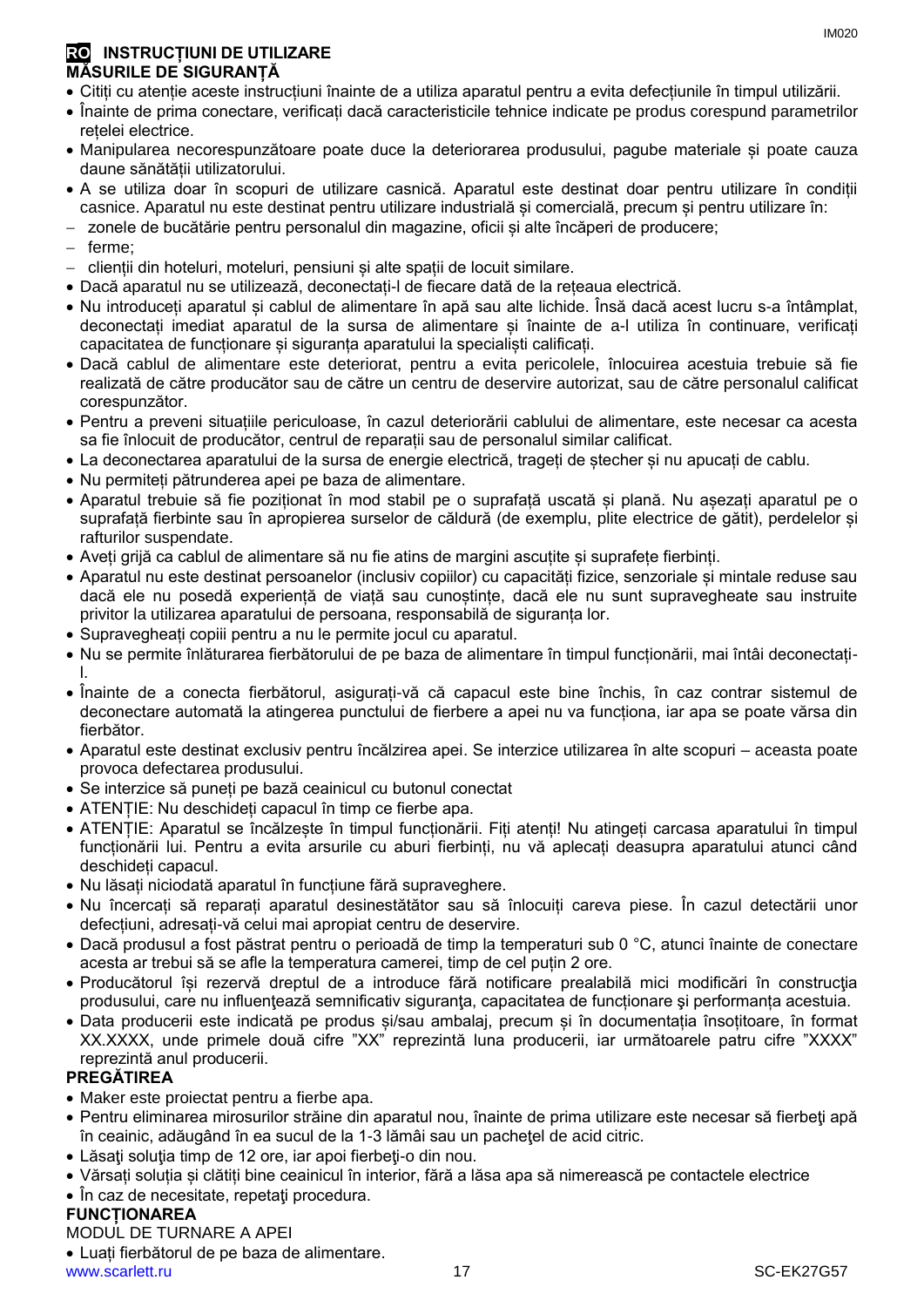- Puteți să-l umpleți prin nasul sau gura de umplere a fierbătorului, deschizând capacul.
- Pentru a evita supraîncălzirea fierbătorului nu se recomandă a turna o cantitate mai mică de 0.5 litri de apă (sub marcajul "MIN"). Nu turnați mai mult de 1.7 litri de apă (peste marcajul "MAX"), în caz contrar apa se poate vărsa prin nasul fierbătorului în timpul fierberii.

#### **CONECTAREA**

- Fixați fierbătorul plin cu apă pe baza de alimentare.
- Racordați cablul de alimentare la rețeaua electrică și conectați fierbătorul, atunci se va porni indicatorul luminos de funcționare.

#### **DECONECTAREA**

- La atingerea punctului de fierbere a apei fierbătorul se va opri automat și indicatorul luminos se va stinge.
- *NOTĂ*: Fierbătorul Dumneavoastră este dotat cu un sistem de protecție contra supraîncălzirii. Dacă în fierbător nu este apă sau este puțină, atunci acesta se va deconecta automat. Dacă se întâmplă acest lucru, este necesar să așteptați cel puțin 10 minute pentru ca fierbătorul să se răcească, după care puteți turna apa.

#### CONECTAREA REPETATĂ

 Dacă fierbătorul tocmai a fiert și s-a deconectat automat, iar Dumneavoastră aveți nevoie să încălziți apa din nou, așteptați 15-20 de secunde înainte de a conecta din nou.

#### **CURĂȚAREA ȘI ÎNTREȚINEREA**

- Vărsați toată apa prin gura de umplere prin deschiderea capacului.
- Înainte de curățare, deconectați întotdeauna aparatul de la rețeaua electrică și lăsați-l să se răcească complet.
- În nici un caz nu spălați fierbătorul și baza de alimentare sub jetul de apă. Ștergeți exteriorul corpului și baza mai întâi cu o cârpă moale umedă, iar apoi – cu una uscată. Nu folosiți substanțele abrazive de curățare, burete și perii de metal, precum și solvenții organici.
- Curățați în mod regulat produsul de depunerile de calcar cu produse speciale, pe care le puteți achiziționa în magazine. La utilizarea produselor de curățare, urmați instrucțiunile de pe ambalajul acestora.

#### **PĂSTRAREA**

- Înainte de depozitare, asigurați-vă că aparatul este scos din priză și este complet răcit.
- Respectați toate cerințele de la punctul CURĂȚAREA ȘI ÎNTREȚINEREA.
- Strângeți prin înfășurare cablul de alimentare.
- Aparatul se va păstra la loc răcoros și uscat.

Simbolul dat pe produs, ambalaj și/sau documentele însoțitoare înseamnă că aparatele electrice și electronice, şi bateriile uzate nu trebuie aruncate împreună cu deşeurile menajere. Acestea trebuie duse la punctele de colectare specializate.

Adresati-vă la autoritățile locale pentru a obține informații suplimentare referitor la sistemele existente de colectare a deşeurilor.

Reciclarea corectă va contribui la păstrarea resurselor valoroase şi la prevenirea posibilelor efecte negative asupra sănătăţii oamenilor şi a mediului înconjurător, care ar putea apărea în rezultatul reciclării incorecte a deşeurilor.

#### **PL INSTRUKCJA OBSŁUGI ŚRODKI BEZPIECZEŃSTWA**

- Zalecamy uważnie przeczytać niniejszą instrukcję przed uruchomieniem urządzenia, aby uniknąć awarii podczas użytkowania.
- Przed pierwszym włączeniem należy sprawdzić, czy dane techniczne podane na wyrobie są zgodne z parametrami prądu elektrycznego.
- Niewłaściwe postępowanie może spowodować uszkodzenie wyrobu, wyrządzić szkodę materialną albo spowodować zagrożenie zdrowia użytkownika.
- Urządzenie jest przeznaczone tylko do użytku domowego. Urządzenie nie jest przeznaczone do używania w przemyśle i w handlu, a także do wykorzystania:
- w pomieszczeniach kuchennych dla pracowników w sklepach, biurach i innych pomieszczeniach produkcyjnych;
- w domach rolników;
- przez klientów w hotelach, motelach, pensjonatach i innych podobnych miejscach zamieszkania.
- Zawsze odłączaj urządzenie od zasilania prądem elektrycznym, gdy nie jest ono używane.
- Nie dopuszczaj do przedostania się wody do bazy zasilającej.
- Nie wolno zanurzać urządzenia, bazy zasilającej ani przewodu sieciowego w wodzie ani żadnej innej cieczy. Jeśli tak się stało, natychmiast odłącz urządzenie od źródła zasilania i przed dalszym użyciem zwróć się w celu sprawdzenia, czy urządzenie działa sprawnie i bezpiecznie, do wykwalifikowanych specjalistów.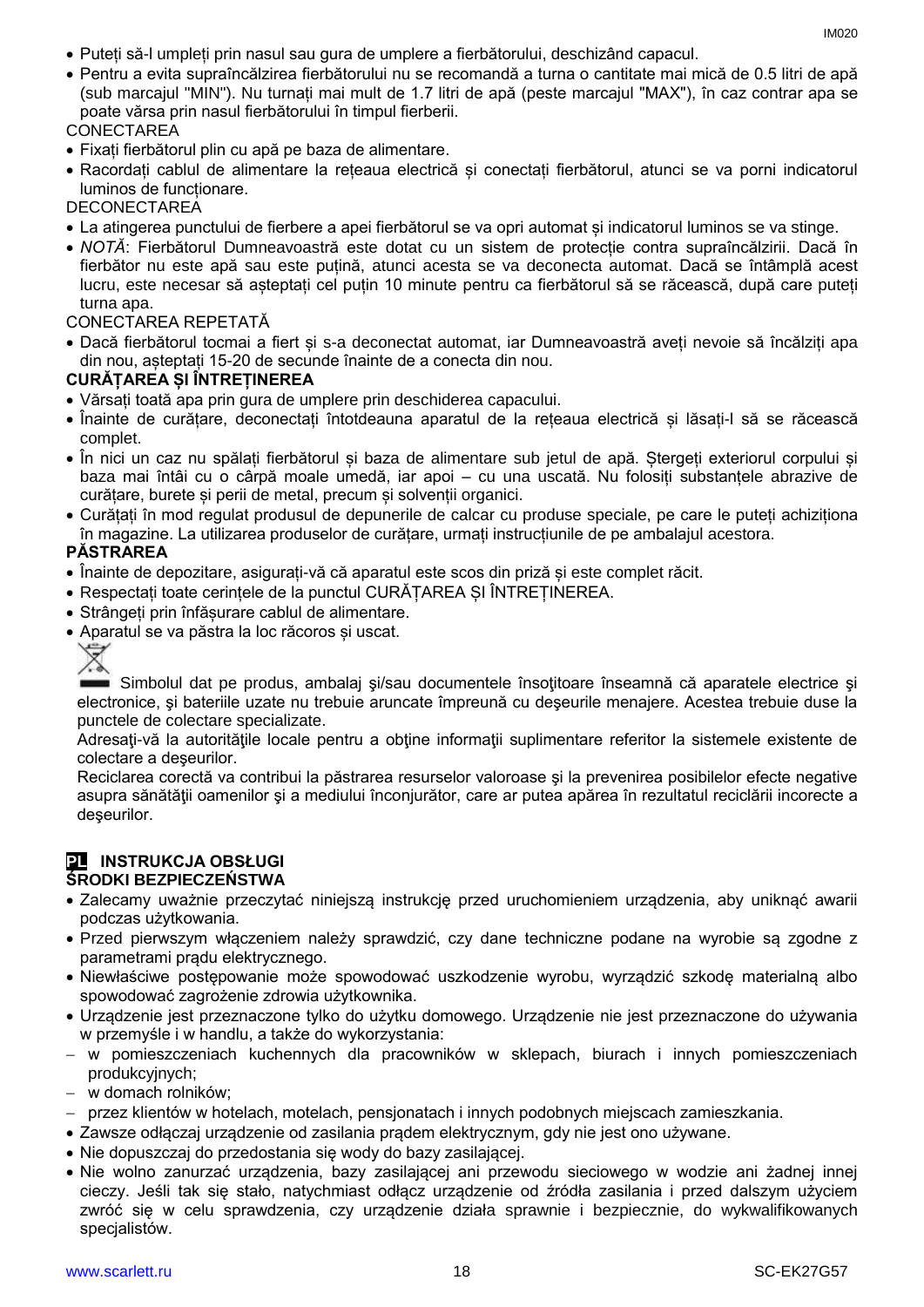- W przypadku uszkodzenia przewodu zasilającego jego wymiany, aby uniknąć niebezpieczeństw, powinien dokonać producent lub upoważniony przez niego Punkt Serwisowy bądź podobny wykwalifikowany personel.
- Należy uważać, aby przewód zasilający nie dotykał ostrych krawędzi i gorących powierzchni.
- Po odłaczeniu urządzenia od zasilania prądem elektrycznym ciągnii za wtyczke, lecz nie ciągnii za przewód.
- Urządzenie musi stać na stabilnej, płaskiej i suchej powierzchni! Nie umieszczaj urządzenia na powierzchniach gorących, a także w pobliżu źródeł ciepła (np. kuchni elektrycznych), firanek ani pod półkami wiszącymi.
- Nigdy nie zostawiaj włączonego urządzenia bez nadzoru.
- Urządzenie nie jest przeznaczone do użytku przez osoby (w tym dzieci) o obniżonych możliwościach fizycznych, zmysłowych lub umysłowych albo w przypadku braku doświadczenia lub wiedzy, jeśli nie znajdują się one pod nadzorem lub nie poinstruowane przez osobę odpowiedzialną za ich bezpieczeństwo na temat korzystania z urządzenia.
- Dzieci powinny być nadzorowane w celu niedopuszczenia do bawienia się z urządzeniem.
- Wyrób należy używać tylko z bazą zasilającą, dostarczaną w komplecie. Nie wolno używać jej do innych celów.
- Nie wolno zdejmować czajnika bazy zasilającej podczas pracy, najpierw wyłącz go.
- Nie wolno stawiać czajnika z włączonym przyciskiem na podstawie.
- UWAGA: Podczas gotowania wody nie otwieraj pokrywy.
- OSTRZEŻENIE: Urządzenie nagrzewa się podczas pracy. Uważaj! Nie należy dotykać rękami obudowy urządzenia podczas jego pracy. Aby uniknąć poparzenia gorącą parą wodną, nie pochylaj się nad urządzeniem po otwarciu pokrywy.
- Przed włączeniem upewnij się, że pokrywa jest szczelnie zamknięta, w przeciwnym razie nie zadziała system automatycznego wyłączenia po zagotowaniu i woda może zostać wyrzucona.
- Urządzenie jest przeznaczone wyłącznie do ogrzewania wody. Nie wolno używać do innych celów może to spowodować uszkodzenie wyrobu.
- Nie należy samodzielnie naprawiać ani wymieniać żadnej części urządzenia. W przypadku wykrycia usterek należy skontaktować się z najbliższym Punktem Serwisowym.
- Jeśli urządzenie przez jakiś czas znajdowało się w temperaturze poniżej 0ºC, przed włączeniem musi być przechowywane w temperaturze pokojowej nie krócej niż 2 godziny.
- Producent zastrzega sobie prawo, bez dodatkowego powiadomienia, do wprowadzania drobnych zmian w konstrukcji wyrobu, które zupełnie nie wpływają na jego bezpieczeństwo, sprawność lub funkcjonalność.
- Data produkcji jest wskazana na wyrobie i/albo na opakowaniu, a także w dokumentacji towyrzyszącej, w formacie XX.XXXX, gdzie pierwsze dwie liczby "XX" to miesiąc produkcji, następne cztery cyfry "XXXX" to rok produkcji.

# **PRZYGOTOWANIE**

- Czajnik przeznaczony jest do gotowania wody.
- W celu usunięcia zapachów z nowego urządzenia przed pierwszym użyciem zagotuj wodę w czajniku, dodając do niej sok 1-3 cytryn lub torebkę kwasu cytrynowego.
- Pozostaw roztwór na 12 godzin, następnie znów zagotuj.
- Wylej roztwór i starannie wypłucz czajnik wewnątrz, nie dopuszczając do przedostania się wody do styków elektrycznych
- W razie potrzeby powtórz procedurę.

# **PRACA**

# WLEWANIE WODY

- Zdejmij czajnik z bazy zasilającej.
- Możesz napełnić go poprzez dzióbek lub gardziel, otwierając pokrywę.
- Aby uniknąć przegrzania czajnika nie zaleca się wlewać mniej niż 0,5 l wody (poniżej kreski "MIN"). Nie wlewaj więcej niż 1,7 l wody (powyżej kreski "MAX"), w przeciwnym razie ona może zostać wyrzucona przez dzióbek przy gotowaniu.

# **WŁĄCZANIE**

- Postaw wypełniony wodą czajnik na bazę zasilającą.
- Podłącz przewód zasilający do źródła zasilania prądem elektrycznym i włącz czajnik, przy tym zapali się lampka kontrolna pracy.

**WYŁACZANIE** 

- Po zagotowaniu wody czajnik wyłączy się automatycznie, a kontrolka zgaśnie.
- *UWAGA:* Twój czajnik wyposażony jest w system ochrony przed przegrzaniem. Jeśli w czajniku brak lub mało wody, wyłączy się automatycznie. Jeśli to się stało, należy odczekać co najmniej 10 minut, aż czajnik ostygnie, po czym można wlewać wodę.

# PONOWNE WŁĄCZENIE

 Jeśli czajnik dopiero co zagotował się i automatycznie odłączył się, a chcesz ponownie podgrzać wodę, poczekaj 15-20 sekund przed ponownym włączeniem.